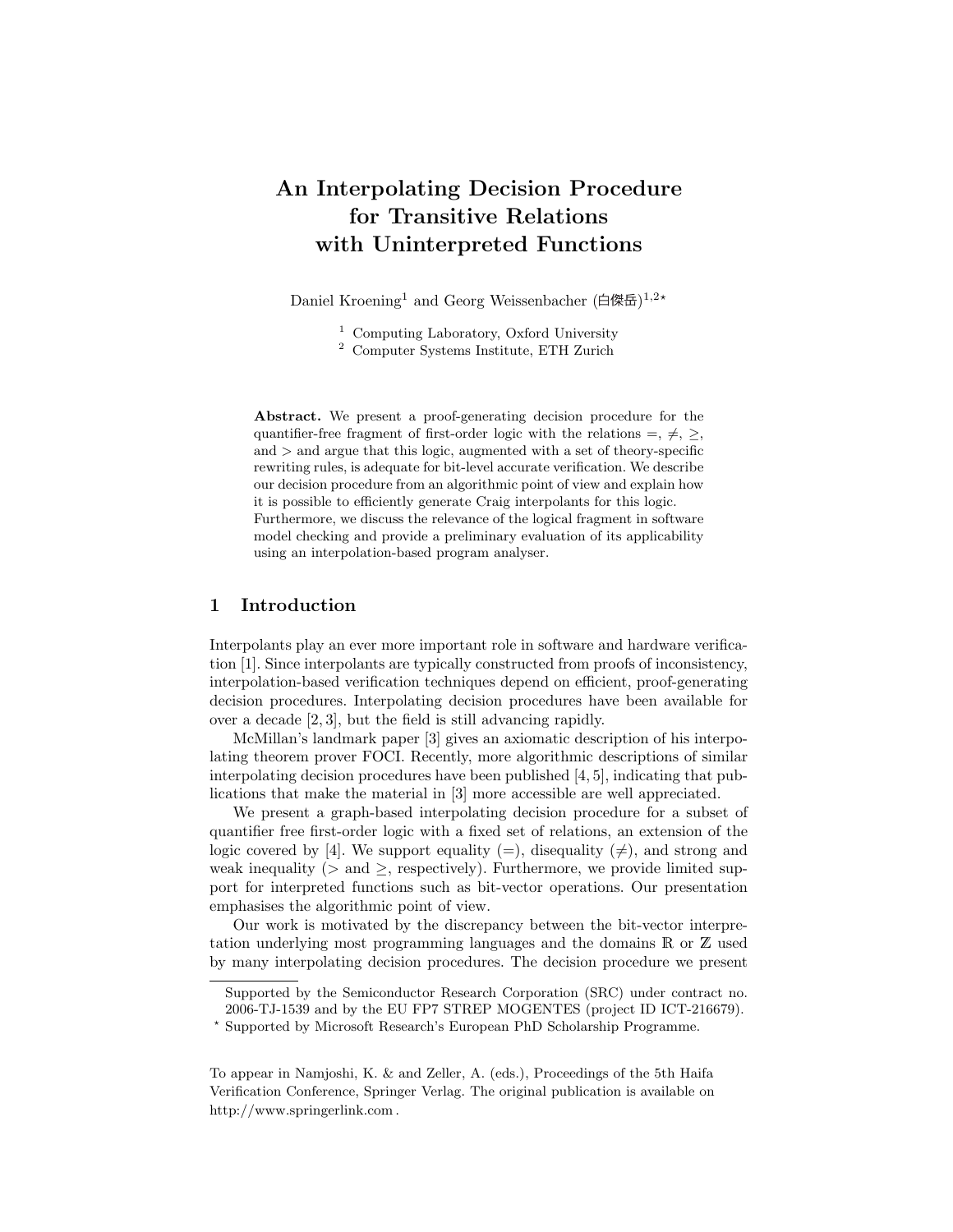is sound for bit-level formulæ, i.e., if a formula is satisfiable in the bit-vector interpretation, then our algorithm will not conclude that it is unsatisfiable.

Our contribution is a self-contained, algorithmic description of a bit-level accurate decision procedure integrating rewriting rules for theory-specific axioms. We provide a preliminary evaluation of the suitability of our first-order logic fragment for software verification using a re-implementation of the model checking algorithm in [6].

### 2 Preliminaries

In the following, we define  $\mathcal{L}$ , a quantifier-free, conjunctive fragment of first-order logic. We restrict the predicates of this language to equality  $(=)$ , disequality  $(\neq)$ , and strong and weak inequality ( $>$  and  $\geq$ , respectively).

Syntax. We fix an enumerable set of variables, function symbols, and constant symbols. Well-formed elements of  $\mathcal L$  are generated by the following set of rules:

- A term t is a constant, a variable, or an application  $f(t_1, \ldots, t_n)$  of an n-ary function symbol f to terms  $t_1, \ldots, t_n$ .
- An atom  $t_1 \triangleright t_2$  is a binary relation  $\triangleright \in \{ =, \geq, >, \neq \}$  applied to two terms  $t_1$ and  $t_2$ . We do not allow any predicates other than the relations listed above.
- $A formula F$  is a conjunction of atoms.

Note that the set of atoms is closed under negation, i.e., the negation  $\neg(t_1 \triangleright t_2)$ of an atom can be expressed in terms of an atom. Conjunction  $(\wedge)$  is the only logical connective we allow in  $\mathcal{L}$ . This is a common restriction for (interpolating) decision procedures for specialised theories, since arbitrary propositional connectives can be handled using the orthogonal approach presented in [3, 7].

Interpretations. We use the standard interpretation of the relation symbols  $=$ and  $\neq$ . The relation  $\geq$  is a partial order over the (interpreted) domain  $\mathcal{D}$ , and  $t_i > t_j$  denotes  $(t_i \ge t_j) \wedge (t_i \ne t_j)$ . An *interpreted n*-ary function symbol f has a well-defined function  $f^{\mathcal{M}} : \mathcal{D}^n \to \mathcal{D}$  associated to it, whereas an uninterpreted function symbol has no other property than its name and arity.

We use  $F \models G$  to state that the formula F entails G.

*Craig interpolation.* Since  $\mathcal{L}$  is a fragment of first-order logic, there exists a *Craig interpolant* (a first-order logic formula) for every inconsistent pair of  $\mathcal{L}$ formulæ  $F$  and  $G$ :

**Definition 1 (Craig interpolant for**  $\mathcal{L}$ **).** Given an unsatisfiable  $\mathcal{L}$ -formula  $F \wedge G$ , a Craig interpolant is a first-order logic formula I such that

$$
1. \ F \models I,
$$

2. 
$$
G \models \neg I
$$
, and

3. the variables and function symbols I refers to are common to  $F$  and  $G$ .

*Remark 1.* Note that I is not necessarily a  $\mathcal{L}$ -formula (and may not even be expressible in  $\mathcal{L}$ ). An example is the pair of formulæ  $f(x_0) \neq f(x_5) \wedge x_0 = x_1 \wedge$  $x_2 = x_3 \wedge x_4 = x_5$  and  $x_1 = x_2 \wedge x_3 = x_4$  and their interpolant  $x_1 \neq x_2 \vee x_3 \neq x_4$ .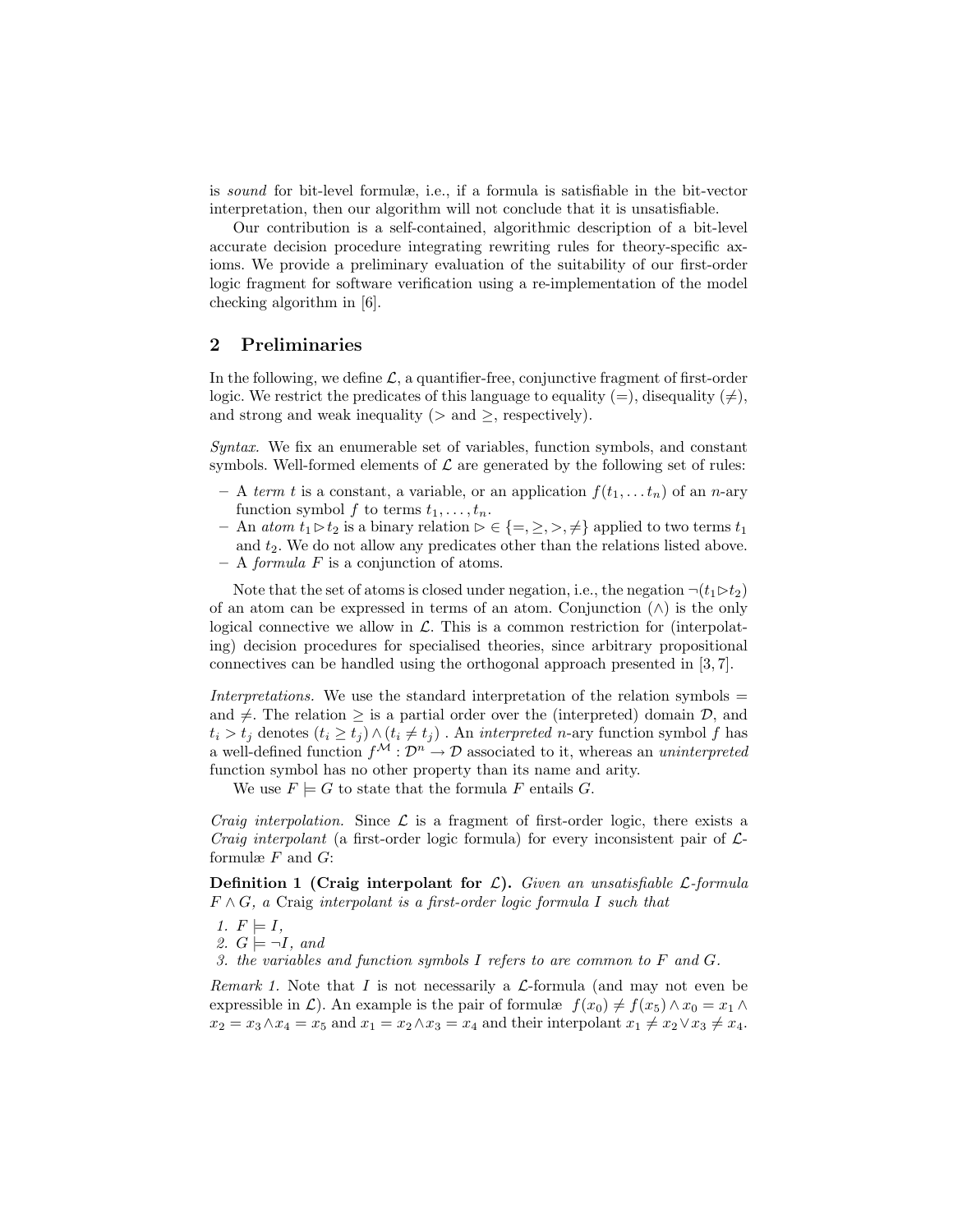

Fig. 1: Congruence edges and derived edges.

Graph representation of  $\mathcal L$  formulæ. The fact that an  $\mathcal L$ -formula F is a conjunction of atoms of the form  $t_i \triangleright t_j$  enables us to represent F using a graph [8].

**Definition 2** (*L*-graph). Given a formula F, let  $\mathcal{G}_F(V, E)$  be a directed graph, where each term  $t_i$  in F corresponds to a node  $v_i$  in V, and each atom  $t_i \triangleright t_j$ corresponds to a  $\triangleright$ -labelled edge  $(v_i \stackrel{\triangleright}{\to} v_j) \in E$ ,  $\triangleright \in \{ =, \geq, >, \neq \}$ . Atoms  $t_i \triangleright t_j$ with a symmetric relation  $\rhd \in \{ =, \neq \}$  additionally contribute an edge  $(v_j \overset{\rhd}{\to} v_i)$ . For convenience, we use undirected edges to depict equalities and disequalities. In accordance to [3], we write  $v_i \simeq v_j$  if and only if  $i = j$ .

Due to the presence of functions in  $\mathcal{L}$ -terms, the congruence relation may give rise to additional equality edges in the graph: The congruence relation satisfies, in addition to the properties of the equality relation, the monotonicity axioms, i.e., for all *n*-ary functions f, it holds that  $f(s_1, \ldots, s_n) = f(t_1, \ldots, t_n)$ whenever  $s_i = t_i$  holds for all i in  $\{1, ..., n\}$ . We use *congruence edges* to depict such equalities (see Fig. 1a). The dashed arrows indicate that  $f(x) = f(y)$  is derived from the equality of the sub-terms  $x = y$ .

Definition 3 (Contradictory and equality-entailing cycles). A contradictory cycle  $\left[\delta\right]$  in an  $\mathcal{L}$ -graph is a cyclic path consisting of either

- a) edges labelled with  $=$  and a single edge labelled with  $\neq$ , or
- b) edges labelled with either  $=$  or  $\geq$  and at least one edge labelled with  $\geq$ .

An equality-entailing cycle in an  $\mathcal{L}$ -graph is a cyclic path consisting of edges labelled with either  $=$  or  $\geq$ . For any two terms  $t_i$  and  $t_j$  corresponding to nodes in an equality-entailing cycle, it holds that  $t_i \ge t_j$  and  $t_j \ge t_i$ , and thus  $t_i = t_j$ .

We depict derived edges using a graphical representation similar to congruence edges (see Fig. 1b). In this example, the equality  $x = y$  is derived from the equality-entailing cycle  $x \stackrel{\geq}{\Rightarrow} y \stackrel{\geq}{\Rightarrow} v \stackrel{\geq}{\Rightarrow} u \stackrel{\geq}{\Rightarrow} x$ .

## 3 A Graph-Based Decision Procedure

We begin this section with a brief outline of our decision procedure for  $\mathcal{L}$ formulæ followed by a detailed description of the proof-generating algorithm. Let  $\mathcal{G}(V, E)$  be the L-graph for a given formula F. The decision procedure is subdivided into two phases: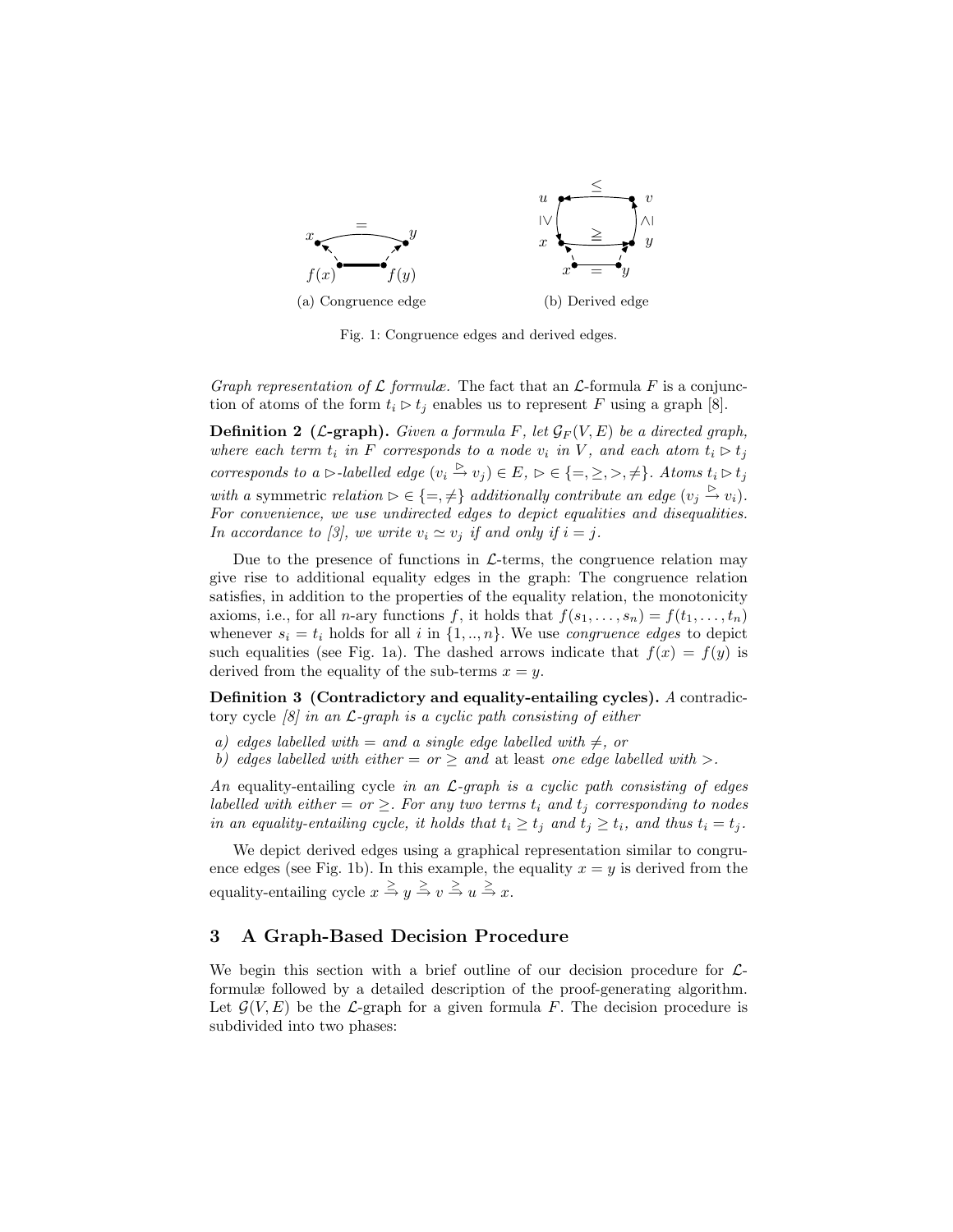- 1. In the first phase, the algorithm searches for contradictory or equalityentailing cycles with edges labelled  $=, \ge,$  and  $>$  (Def. 3a) in the graph  $\mathcal{G}(V, E^{\geq})$ , where  $E^{\geq}$  denotes  $E \setminus \{(v_i \stackrel{\neq}{\to} v_j) \in E\}$ . If a contradictory cycle exists, the algorithm terminates. Otherwise, the procedure adds to  $E$  the edges  $v_i \stackrel{=}{\rightarrow} v_j$  and  $v_j \stackrel{=}{\rightarrow} v_i$  for all nodes  $v_i$ ,  $v_j$  adjacent in an equalityentailing cycle.
- 2. In the second phase, additional equalities are inferred by means of constant propagation and congruence closure and searches for contradictory cycles with edges labelled = or > (Def. 3b) in the graph  $\mathcal{G}(V, E^{\neq})$ , where  $E^{\neq}$  =  $\{(v_i \triangleright v_j) \in E \mid \triangleright \in \{=, \neq \}\}.$

The phases are iterated until no new equalities can be inferred. Both phases use well-known and efficient graph algorithms such as Tarjan's algorithm for the computation of strongly connected components (SCCs) and a graph-based unionfind data structure. In a pre-processing step, we form two (possibly non-disjoint) sets of the atoms in  $F$ , one of which contains the inequalities and equalities, and one which contains equalities and disequalities.

*Phase I: Inequalities.* Let  $\mathcal{G}(V, E^{\geq})$  be the  $\mathcal{L}$ -graph corresponding to the equality and inequality atoms of F. Using Tarjan's algorithm, we compute all strongly connected components in  $\mathcal{G}(V, E^{\geq})$  and classify them as contradictory or equalityentailing cycles, respectively:



Fig. 2: Strongly connected components (SCCs) in  $\mathcal{L}$ -graphs

- 1. A SCC is contradictory if it contains at least one edge  $v_i \stackrel{>}{\rightarrow} v_j$  (see component B in Fig. 2a). Then, any path from  $v_i$  to  $v_i$  forms a contradictory cycle with  $v_i \geq v_j$ . If our algorithm finds a contradictory SCC, we compute the shortest such path and report it as a proof of inconsistency.
- 2. A SCC is equality-entailing if it contains no edge labelled with  $>$  (see component A in Fig. 2a or the SCCs in Fig. 2b). In this case, we conclude that for any edge  $v_i \stackrel{\triangleright}{\rightarrow} v_j$  in the SCC  $t_i = t_j$  holds for the corresponding terms. The derived equalities are passed on to the second phase.

Phase II: Equalities and Disequalities. The second phase starts with computing the equivalence closure of the equality atoms (and the equalities derived in the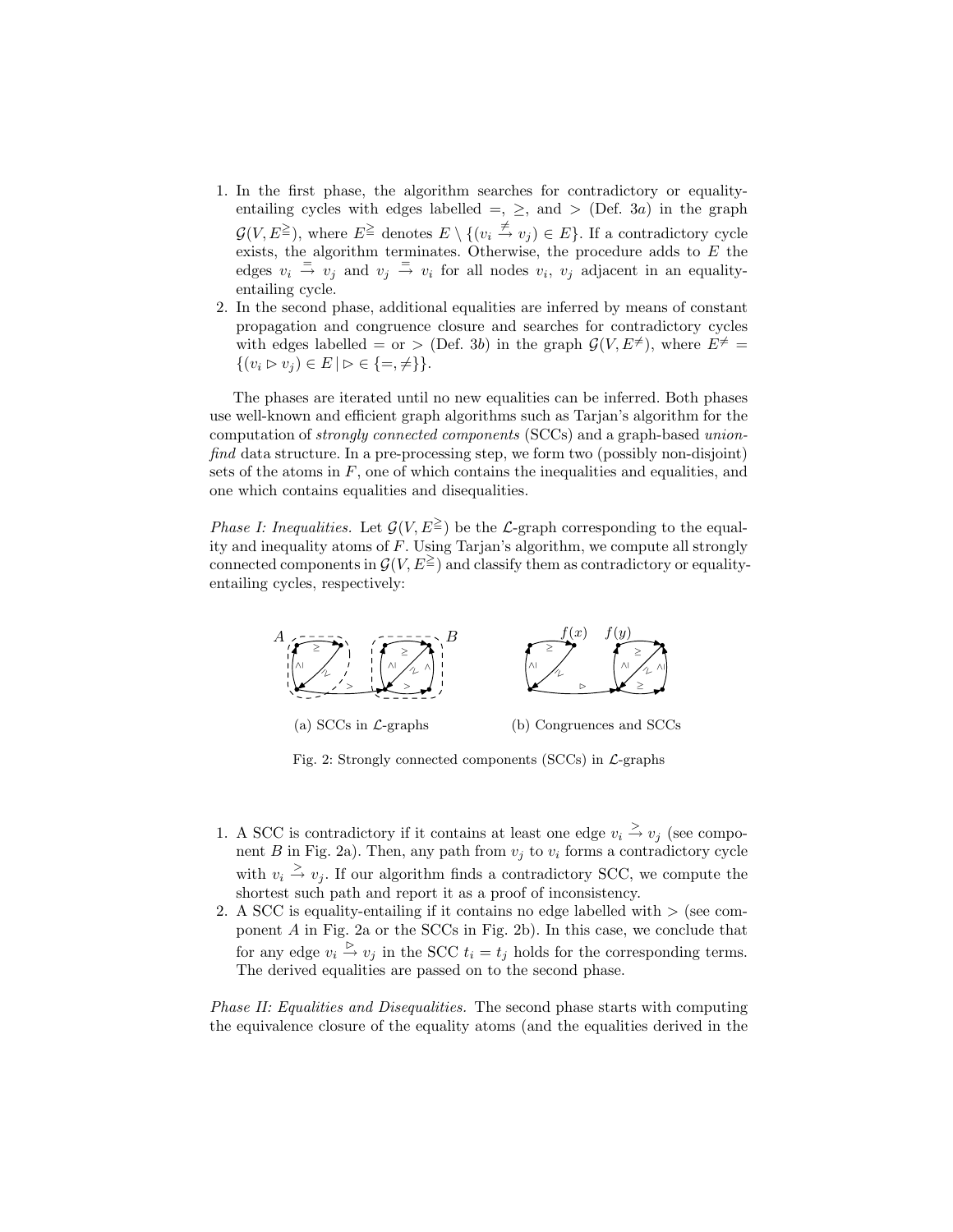first phase). For this purpose, we use a proof-generating union-find data structure that incrementally constructs an  $\mathcal{L}\text{-graph }\mathcal{G}(V,E^=)$ , where  $E^=$  denotes a set of edges labelled with  $=$ . In the following, we present the modifications necessary to generate a proof of inconsistency. In a union-find data structure, each equivalence class corresponds to a sub-graph of  $\mathcal{G}(V, E^=)$  identified by its representative, and each node which is not a representative holds a reference to its parent node (indicated by an directed edge in our illustrations). The data structure supports two operations:

- 1.  $Find(v_i)$  returns the representative of the node  $v_i$ .
- 2.  $Union(v_i, v_j)$  adds an (undirected) equality edge to the graph  $\mathcal{G}(V, E^=)$  and merges the two equivalence classes containing  $v_i$  and  $v_j$ , respectively.



Fig. 3: An illustration of union-find operations

The  $Find(v_i)$  operation performs path compression in order to reduce the computational effort in case of repeated queries for  $v_i$ . During this process, it adds new derived edges to  $E^=$ , which connect  $v_i$  directly with its representative. This is illustrated by the example in Fig. 3a. Find follows the parent nodes until it reaches the representative. In Fig. 3a, the call to  $Find(v_1)$  results in two recursive calls  $Find(v_2)$  and  $Find(v_3)$ . The latter call returns  $v_4$  as the representative for  $v_3$ . We add  $v_2 \stackrel{\langle v_3 \rangle}{\rightarrow} v_4$  to  $E^-$  (step 1 in Fig. 3a) and replace the parent  $v_3$  with  $v_4$ . Here, the label  $\langle v_3 \rangle$  is used to memorise the fact that  $v_2 = v_3$ derives from  $v_2 \stackrel{\cong}{\rightarrow} v_3 \stackrel{\cong}{\rightarrow} v_4$  (visualised by the dashed arrow). Finally,  $Find(v_2)$ yields  $v_4$  and we add  $v_1 \stackrel{\langle v_3 \rangle}{\rightarrow} v_4$  to  $E$ <sup>=</sup> and replace the parent  $v_2$  with  $v_4$ . Thus,  $Find(v_1)$  returns  $v_4$ .

The  $Union(v_1, v_2)$  operation merges two equivalence classes with the representatives  $r_1$ ,  $r_2$  (obtained using Find). We assume that redundant unions are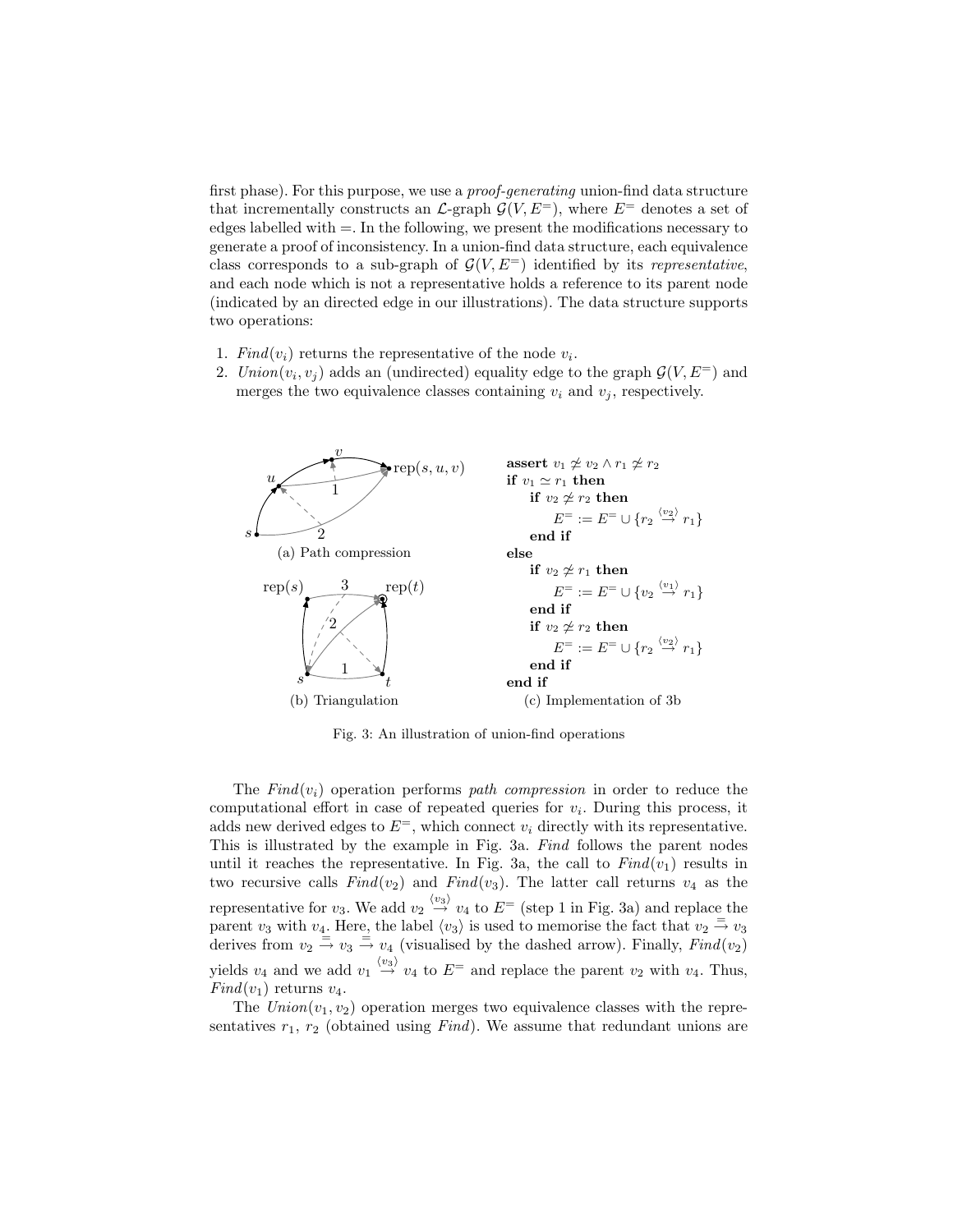ignored, i.e.,  $v_1 \not\cong v_2$  and  $r_1 \not\cong r_2$ . Consider the example in Fig. 3b. We add the edge  $v_1 \stackrel{\cdot}{\rightarrow} v_2$  (step 1) and conclude that the terms corresponding to  $r_1$  are  $r_2$  equivalent. The algorithm chooses a new representative  $(r_1$  in our example), favouring nodes with a higher in-degree. The resulting edge  $v_2 \stackrel{\langle v_1 \rangle}{\rightarrow} r_1$  is labelled accordingly in step 2, in order to memorise its derivation. Finally, we connect  $r_2$ and  $r_1$ ; the corresponding edge derives from  $r_2 \stackrel{=}{\rightarrow} v_2 \stackrel{=}{\rightarrow} r_1$ .

Observe that Union triangulates the sub-graph spanning  $V = \{v_1, v_2, r_1, r_2\}.$ Fig. 3c shows the general algorithm for this triangulation (where  $r_1$  is the representative node with the higher in-degree), which is a constant time operation.

Using Union, we compute the equivalence closure for  $F$  by adding all equivalence atoms and derived equalities to  $\mathcal{G}(V, E^=)$ . We can now efficiently query whether a disequality  $t_i \neq t_j$  contradicts the equality relations stored in  $\mathcal{G}(V, E^=)$ by checking whether  $Find(v_i) \simeq Find(v_j)$ . If this is the case, we obtain a contradictory cycle  $v_i \stackrel{\neq}{\to} v_j \stackrel{=}{\to} r \stackrel{=}{\to} v_i$ . From this cycle, we obtain a proof for the inconsistency by repeatedly expanding derived edges  $v_i \stackrel{\langle v_j \rangle}{\rightarrow} v_k$  to  $v_i \stackrel{=}{\rightarrow} v_j \stackrel{=}{\rightarrow} v_k$ . Edges derived in Phase I are justified by their respective equality-entailing cycles.

Congruence closure. The decision procedure described above lacks a provision for deriving congruence edges (Fig. 1a) and is therefore not sufficient to support uninterpreted functions. An equality relation  $t_i = t_j$  in the congruence graph  $\mathcal{G}(V, E^=)$  gives rise to a congruence edge representing  $f(t_i) = f(t_i)$ , which, in return, may entail additional equality relations in  $\mathcal{G}(V, E^=)$ . Therefore, we use an incremental congruence closure algorithm (following the ideas presented in [9]) that is closely intertwined with the construction of the  $\mathcal{L}$ -graph for equalities.

The algorithm uses the union-find data-structure representing  $\mathcal{G}(V, E^=)$ . It indexes each representative in  $\mathcal{G}(V, E^=)$  with a term  $t_c$ . Thus, all terms in an equivalence class of  $\mathcal{G}(V, E^=)$  are associated with the same term  $t_c$ . If the equivalence class contains an interpreted constant (e.g., a numeral), we choose it as the index term, $3$  otherwise, we use the term corresponding to the representative of the equivalence class as index. In this setting, an equivalence class containing terms with function symbols represents a set of congruence relations. Consider two terms  $f(t_i)$  and  $f(t_j)$ , where  $t_i$  and  $t_j$  have the same representative indexed with  $t_c$ . Then  $f(t_i)$  and  $f(t_j)$  belong to the same equivalence class.

In addition, we maintain a function  $Loop(f(t_c))$  which maps  $f(t_c)$  to a term  $f(t_i)$  such that  $t_i$  belongs to an equivalence class indexed with  $t_c$ , or  $\perp$  if there is no such term in  $\mathcal{G}(V, E^=)$ .

The Union operation potentially changes the representatives of the equivalence classes in  $\mathcal{G}(V, E^+)$ . Therefore, the algorithm maintains for each index term  $t_c$  a list  $UseList(t_c)$  of terms that contain a sub-term indexed with  $t_c$ . This list is updated whenever Union merges two equivalence classes. W.l.o.g., assume that Union merges an equivalence class indexed with  $t_c$  with an equivalence class indexed with  $t'_{c}$ , choosing the latter term as the new index. Then, for each

<sup>&</sup>lt;sup>3</sup> Note this constant is unique, since an equivalence class that contains two constants with a different interpretation contains a contradictory cycle.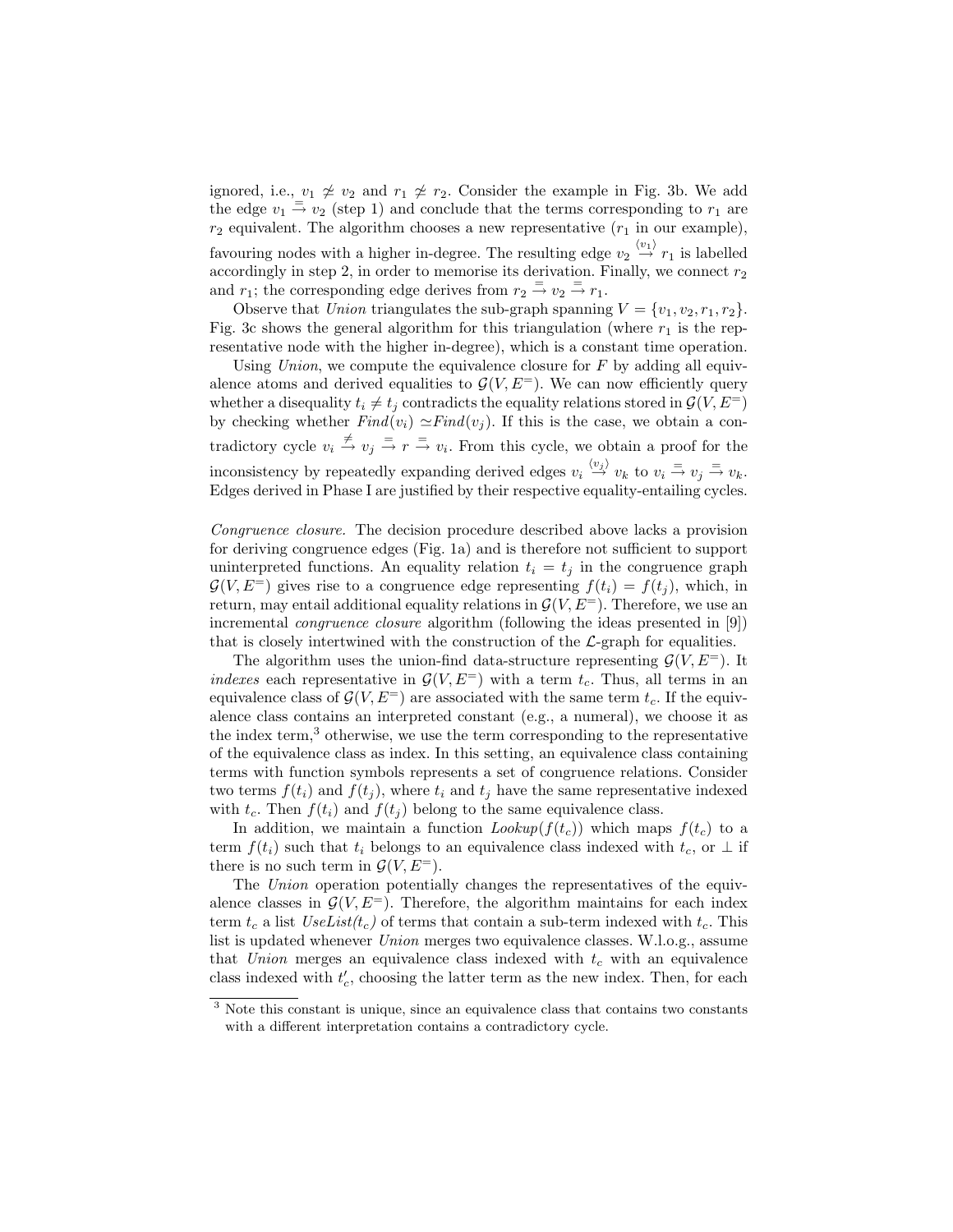

Fig. 4: A 3-step example illustrating the congruence closure algorithm

 $f(t_i) \in \text{UseList}(t_c)$ , where  $t_c$  is the index term associated with  $t_i$ , the algorithm proceeds as follows:

- If  $Lookup(f(t'_{c}))$  returns  $f(t_{j}),$  it uses Union to add a the congruence edge for  $f(t_i) = f(t_j)$  to  $\mathcal{G}(V, E^=)$  and memorises that the edge is derived from  $t_i = t_j$ . Furthermore,  $f(t_i)$  is moved from  $UseList(t_c)$  to  $UseList(t_c')$ .
- $-$  If Lookup( $f(t'_{c})$ ) returns ⊥, it sets Lookup( $f(t'_{c})$ ) to  $f(t_{i})$  and moves  $f(t_{i})$  to  $\label{eq:VseList} Use List(t'_c).$

Example 1. Consider a union-find data structure with four equivalence classes  ${f(x), f(y)}$ ,  ${f(z)}$ ,  ${x}$ , and  ${z}$  (see Fig. 4, on the left). UseList[z] contains  $f(z)$ , since z is a sub-term of  $f(z)$ . Adding  $x = z$  yields a new equivalence class  ${x} \cup {z}$ . Assume that the representative of the resulting equivalence class  ${x, z}$ is x and that  $Lookup(f(x)) = f(y)$ . Then the algorithm infers  $f(z) = f(y)$ .

The extension to n-ary functions is straight-forward. An efficient implementation based on currifying is presented in [9].

Bit-vector theory axioms, constant propagation, and interpreted functions. Our decision procedure provides limited support for the theory of bit-vectors by integrating a small set of bit-vector axioms and rewriting rules. Furthermore, whenever possible, it uses interpreted functions and constants in order to simplify terms. This is achieved by the following mechanisms:

- 1. We order all interpreted constants  $c_1, \ldots, c_n$  processed in Phase I and add  $n-1$  inequality relations of the form  $c_i < c_{i+1}$ ,  $1 \leq i < n$  to  $\mathcal{G}(V, E^{\geq})$  before computing the SCCs.
- 2. In Phase II, if Union is applied to two terms indexed with different interpreted constants  $c_1$  and  $c_2$ , we introduce the disequality  $c_1 \neq c_2$ .
- 3. Let T be the set of terms corresponding to the nodes in  $\mathcal{G}(V, E^=)$ . For each  $f(t_i) \in T$  such that f is an interpreted function symbol in a given theory T and  $t_i$  is a term indexed with an interpreted constant  $c$ , we check whether  $f(c)$  can be simplified to a term  $t_j$  not containing any variables or function symbols that do not occur in  $f(c)$ . If this is the case, and  $t_j \in T$  or  $t_j$  is an interpreted constant, we add the equivalence relations  $f(t_i) = f(c)$  (derived from  $t_i = c$ ) and  $f(c) = t_j$  (a tautology in T) to  $\mathcal{G}(V, E^=)$ . This technique allows us to perform bit-level-accurate simplifications of terms.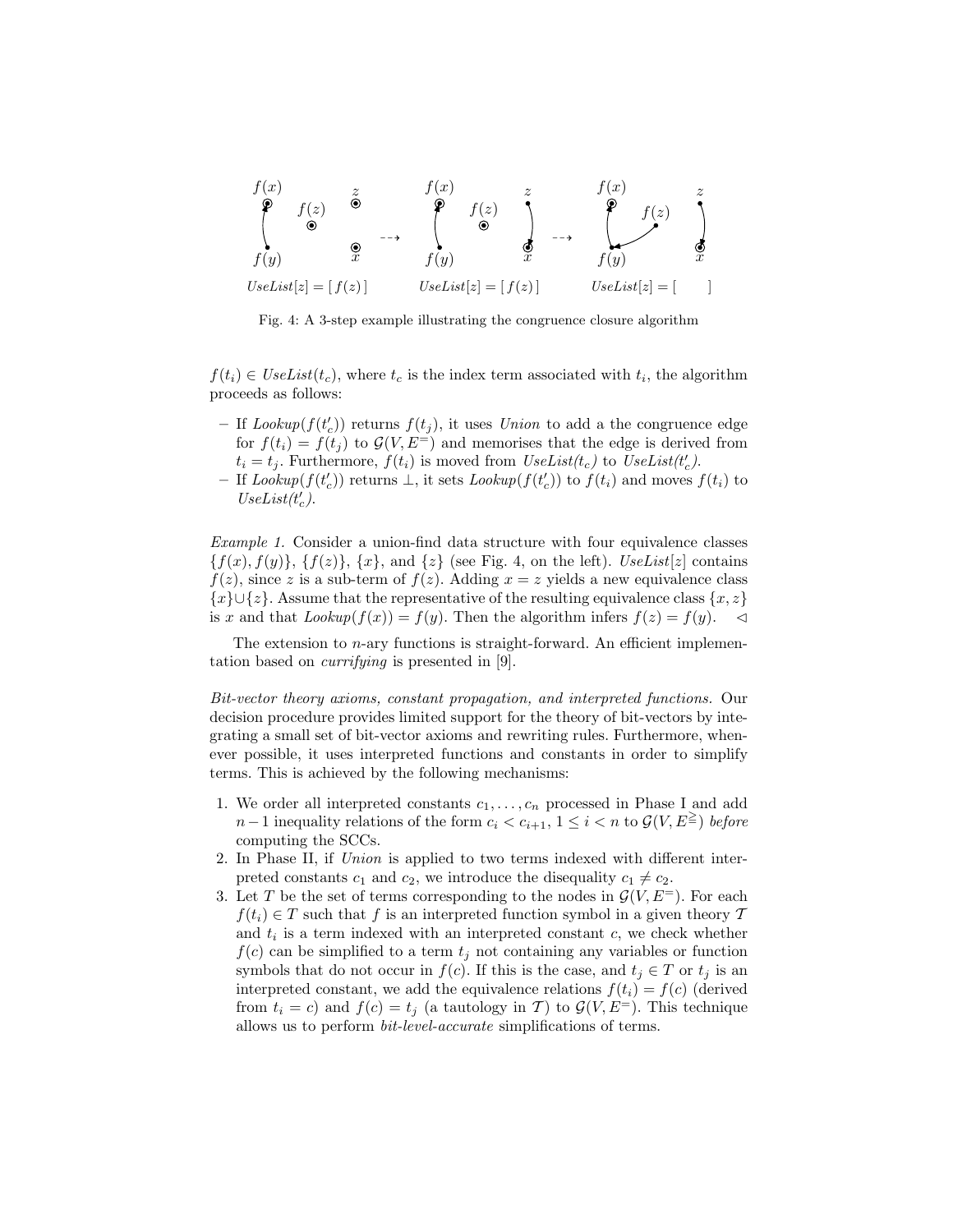| $(t_2+c)\neq t_2$ if $c\neq 0$ mod $2^m$ | $(t \ll c) = (t + t)$ if $c = 1$           |
|------------------------------------------|--------------------------------------------|
| $(t_2 + c) = t_2$ if $c = 0 \mod 2^m$    | $(t \ll c) = (2^c \cdot t)$ if $1 < c < m$ |

Fig. 5: Two examples for rewriting rules for  $m$ -bit variables

| $t_1 = t_2 \& t_3$          | $t_1 = t_2   t_3$       | $t_1 + t_2 = t_1$ |
|-----------------------------|-------------------------|-------------------|
| $t_1 < t_2 \quad t_1 < t_3$ | $t_1 > t_2$ $t_1 > t_3$ | $t_2 = 0$         |

Fig. 6: Examples of axioms for bit-vector operations

- 4. We apply a fixed set of rewriting rules of the form  $t \triangleright t'$  to all terms t, where  $t'$  is the term obtained by applying the rule to  $t$ . All rules have the property that they do not introduce variables. Examples of such rules are listed in Fig. 5. If t and t' correspond to nodes in  $\mathcal{G}(V, E^=)$ , we add the relation  $t \triangleright t'$ .
- 5. Axioms of the form  $(t_1 \rhd_1 t_2) \rhd (t_3 \rhd_2 t_4)$  may be applied if  $t_3$  and  $t_4$  refer to a subset of the non-logical symbols in  $t_1$  and  $t_2$ . Examples of such axioms are provided in Fig. 6.<sup>4</sup>

Combining both phases. As explained above, equality relations derived from equality-entailing cycles in Phase I are passed on to Phase II. Now consider the  $\mathcal{L}$ -graph in Fig. 2b. Adding the congruence edge corresponding to  $f(x) = f(y)$ results in a new SCC, which, depending on the label  $\triangleright$  in Fig. 2b, is either contradictory or equality-entailing. Therefore, the congruence edges generated in Phase II must be added to  $\mathcal{G}(V, E^{\geq})$ , necessitating an additional iteration of Phase I. The two phases need to be iterated until no more new congruence edges are generated. Since both phases are exchanging equalities exclusively, our implementation is essentially a Nelson-Oppen-style decision procedure.

Complexity. Tarjan's algorithm applied in Phase I has a run-time linear in the number  $n$  of edges of the graph. The computation of the equivalence closure in the second phase takes  $O(n \cdot \alpha(n))$  time, where  $\alpha$  is the inverse of the Ackermann function  $A(n, n)$ . The congruence closure is of complexity  $O(n \cdot \log n)$  [9]. Thus, a single iteration of Phase I and Phase II takes  $O(n \cdot \log n)$  time.

It remains to determine how often the phases need to be iterated. Since the algorithm never adds redundant congruence edges, the congruence closure adds at most  $O(n)$  equalities (see [9]). Due to the restrictions on the application of rules and axioms, rewriting interpreted functions increases the number of subterms by at most a constant factor. Altogether, we face a run-time complexity of  $O(n^2 \cdot \log n)$  for our decision procedure.

Finally, the extraction of an explanation from a contradictory cycle can be performed in  $O(n \cdot \log n)$  time, since the derived edges form a tree.

 $4$  The naïve application of such axioms increases the complexity of the algorithm significantly. Therefore, we apply each axiom only once in an initial rewriting phase.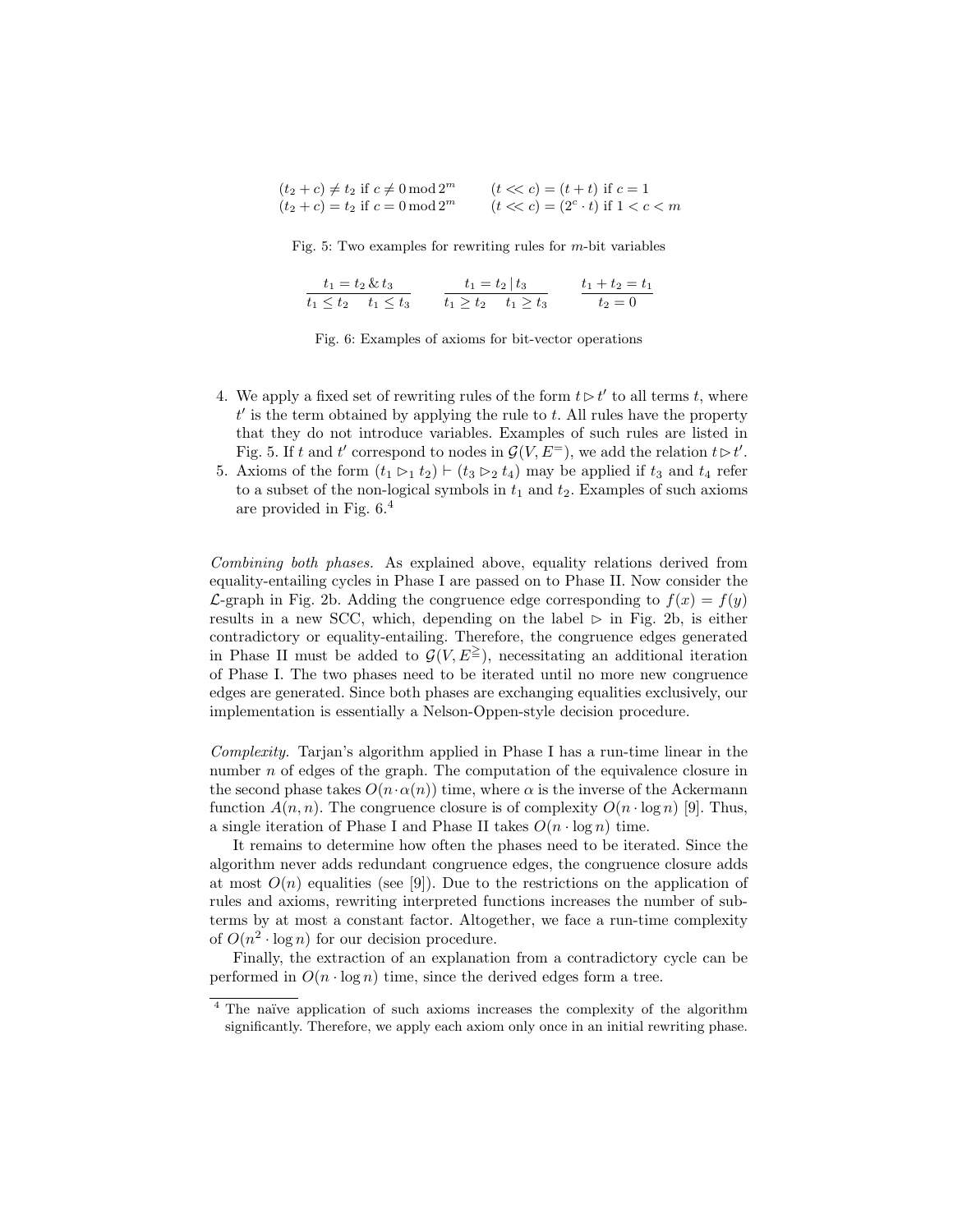Proofs of inconsistency. We review the artefacts generated by our decision procedure. A proof of inconsistency of an  $\mathcal{L}$ -formula F is a *contradictory cycle* comprising

- edges directly corresponding to relations in  $F$ ,
- edges derived from equality-entailing cycles, and
- congruence edges, derived from a number of equality relations.

In the next section we explain how a Craig interpolant can be constructed from such a proof of inconsistency.

#### 4 Extracting interpolants from contradictory cycles

This section introduces the concept of coloured  $\mathcal{L}$ -graphs and explains how interpolants can be constructed from contradictory cycles in such a coloured graph.

Colouring L-graphs Given an L-formula  $F \wedge G$ , we say that a node  $v_i$  of the corresponding graph  $\mathcal{G}(V, E)$  is F-colourable if the corresponding term  $t_i$  refers only to variables and function symbols in  $F$ ; similarly for  $G$ . We use  $V_F$  and  $V_G$  to refer to the set of F-colourable and G-colourable nodes, respectively. This definition splits  $V = V_F \cup V_G$  into two non-disjoint sets of vertices. It leaves us a choice for a subset  $V_S \stackrel{def}{=} (V_F \cap V_G)$  of V. We refer to  $V_S$  as shared vertices.

An edge  $v_i \stackrel{\triangleright}{\to} v_j$  is F-colourable if and only if  $\{v_i, v_j\} \subseteq V_F$ ; analogously for G. We use  $E_F(E_G)$  to refer to the F-colourable (G-colourable, respectively) edges in  $E$ . An edge is colourable if it is either  $F$ -colourable or  $G$ -colourable. The edges of the initial  $\mathcal{L}$ -graph  $\mathcal{G}(V, E)$ , in which each edge corresponds to an atom in  $F \wedge G$ , are always colourable. This is not necessarily the case for the graph that we obtain by computing the congruence closure (in Phase II). Consider the nodes labelled  $f(x)$  and  $f(y)$  in the L-graph in Fig. 2b. Assume that the variable x occurs only in F and y occurs only in G. If we deduce  $f(x) = f(y)$  from  $x = y$ , then the corresponding edge is not colourable.

It is, however, possible to transform a congruence-closed  $\mathcal{L}$ -graph into a colourable graph [4, 10]. We provide a constructive proof based on structural induction over an  $\mathcal{L}$ -graph with congruence edges:

- 1. Base case. Colour the equality edges of the  $\mathcal{L}$ -graph according to their respective atoms in the formula  $F \wedge G$ .
- 2. Induction step. The argument is split into two cases:
	- (a) Derived edges. For each edge  $v_i \stackrel{=}{\rightarrow} v_j$  derived from an equality-entailing cycle, there exists an edge  $v_i \overset{\triangleright}{\rightarrow} v_j$  ( $\triangleright \in \{\geq, =\}$ ) in that cycle, which is, by the induction hypothesis, colourable. Let  $v_i \stackrel{=}{\rightarrow} v_j$  take the colour of that edge.
	- (b) Congruence edges. Pick any non-colourable congruence edge with nodes  $v_{f(x)}$  and  $v_{f(y)}$  labelled  $f(x)$  and  $f(y)$ , respectively. By the induction hypothesis, all edges in the path  $v_x \rightarrow \ldots \rightarrow v_y$  entailing  $x = y$  can be coloured. Since  $v_x$  and  $v_y$  are of different colour, there is a path prefix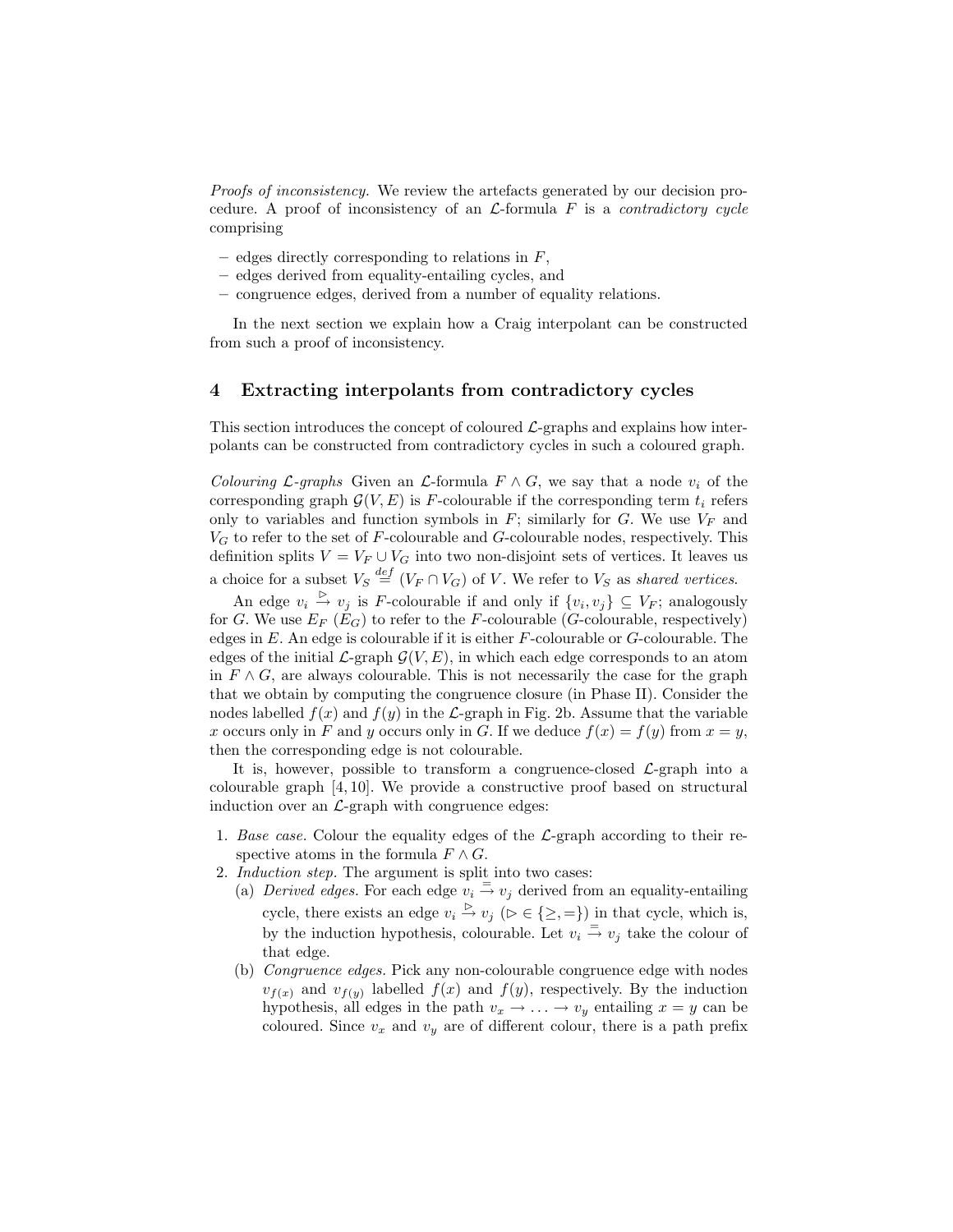| $\vert = \neq$ > >               | In order to label facts, the labels of the edges on a path are        |
|----------------------------------|-----------------------------------------------------------------------|
| $=$ $=$ $\neq$ $\geq$ $>$        | merged according to the rules to the left. By construction,           |
| $\geq$ $\geq$ $\perp$ $\geq$ $>$ | the decision procedure described in Section 3 guarantees that         |
| $>$ $>$ $\perp$ $>$ $>$          | no fact in a proof of inconsistency has an undefined $(\perp)$ label. |

Table 1: Rules for labelling contracted edges

 $v_x \rightarrow \ldots \rightarrow v_z$  such that all nodes in the prefix are of the same colour and  $v_z \in V_S$ . Let z be the term that corresponds to  $v_z$ . Then, the term  $f(z)$  refers only to non-logical symbols common to F and G. Introduce a new node  $v_{f(z)}$  representing  $f(z)$  and add an equality edge  $v_{f(x)} \to v_{f(z)}$ justified by  $v_x \to \ldots \to v_z$ , and a new congruence edge  $v_{f(z)} \to v_{f(y)}$ justified by  $v_z \rightarrow \ldots \rightarrow v_y$ . All these new elements are colourable.

This proof translates into an algorithm of complexity  $O(n \cdot \log n)$ . The transformation yields a graph representing a formula *equisatisfiable* with  $F \wedge G$ , i.e., the modified graph contains a contradictory cycle if and only if the original congruence-closed graph  $\mathcal{G}(V, E)$  contains one.

It is straight-forward to extend this argument to the edges introduced by the term rewriting rules and axioms in Section 3. Consider, w.l.o.g., an F-coloured node  $v_i$  corresponding to a term t, and a node  $v_j$  corresponding to the rewritten term t'. Due to the restriction that the rewriting rule  $t \leadsto t'$  must not introduce new non-logical symbols,<sup>5</sup> the edge  $v_i \rightarrow v_j$  can be coloured with 'F'. A similar argument holds for axioms, which do not change the colour of the affected edge.

This line of reasoning leads to the following observation:

Lemma 1. A proof of inconsistency, which is a sub-graph of the congruenceclosed  $\mathcal{L}$ -graph  $\mathcal{G}(V, E)$  obtained using the algorithm in Section 3, can be transformed into a colourable graph.

Furthermore, given that an  $\mathcal{L}\text{-graph }\mathcal{G}(V,E)$  represents a formula  $F \wedge G$ , which is a *conjunction* of atoms, the formula represented by a sub-graph is implied by  $F \wedge G$ . Thus, the proof of inconsistency is implied by the original formula  $F \wedge G$ .

Interpolants from coloured inconsistency proofs. Given a coloured proof of inconsistency, it is now possible to factorise this graph according to the colour of its edges. Accordingly, a factor of a path in this graph is a maximal sub-path consisting of edges of equal colour. If we contract a factor  $v_1 \stackrel{\triangleright_1}{\rightarrow} \dots \stackrel{\triangleright_{n-1}}{\rightarrow} v_n$ , we obtain a fact  $v_1 \overset{\triangleright}{\rightarrow} v_n$ . The label  $\rhd$  of this fact is determined by iteratively merging the labels along the path according to the rules in Table 1.

Facts over the shared vocabulary  $V<sub>S</sub>$  are the basic building blocks of interpolants for  $\mathcal{L}$ -graphs. In general, however, it is not possible to represent an interpolant for  $F \wedge G$  as an  $\mathcal{L}$ -graph or as an  $\mathcal{L}$ -formula (see Remark 1 in Section 2). Intuitively, the reason is that the proof of inconsistency is a result of a

<sup>5</sup> Interpreted function symbols and constants are considered logical symbols.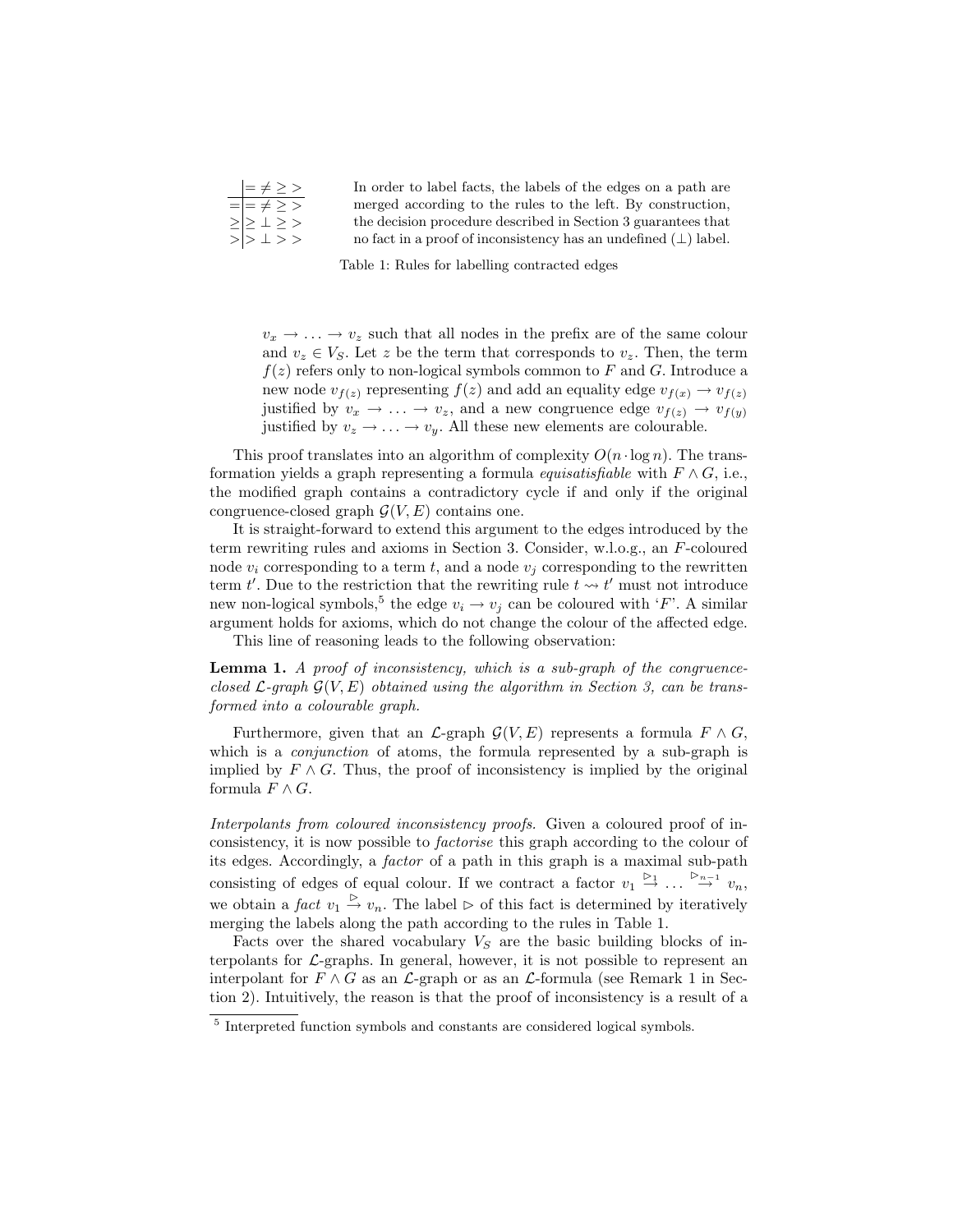mutual interplay<sup>6</sup> of facts derived from  $F$ -coloured as well as from  $G$ -coloured edges. An F-coloured congruence edge may be derived from a path that contains edges corresponding to atoms in G. This prevents us from extracting a contradictory sub-graph of the proof that is derived exclusively from F.

We account for the interrelation between F-coloured and G-coloured facts by introducing conditions and premises for facts in  $\mathcal{L}$ -graphs.

Definition 4 (Conditions for facts, edges). Let  $E = E_F \cup E_G$  and  $V =$  $V_F \cup V_G$  be a colouring of the edges and vertices of a proof of inconsistency for  $F \wedge G$ . A condition for a fact (or edge)  $v_i \stackrel{=}{\rightarrow} v_j$  is a (possibly empty) set C of facts obtained from factorised and contracted paths in E such that one of the following conditions holds:

 $C = \emptyset$  and  $v_i \stackrel{=}{\rightarrow} v_j$  is a contraction of edges corresponding to atoms in  $F \wedge G$ .  $- v_i \stackrel{=}{\rightarrow} v_j$  can be derived from the L-graph  $\mathcal{G}(V, C)$  by means of equality and congruence closure and equality-entailing cycles.

We refer to the subset of F-coloured (G-coloured) facts in  $C$  as F-condition (G-condition, respectively).

The facts in a proof of inconsistency as constructed by the decision procedure in Section 3 comprise congruence edges, edges derived from equality-entailing cycles, and "basic" edges corresponding to atoms in the original formula  $F \wedge G$ . The conditions for basic edges and facts comprising only basic edges are defined to be  $C = \emptyset$  in Def. 4. For the remaining artefacts, we construct a set of conditions  $C$  as follows:

- 1. Congruence edges. For a congruence edge,  $C$  is the set of facts obtained by factorising and contracting the path the congruence edge is derived from.
- 2. Edges derived from equality-entailing cycles. For an edge derived from an equality-entailing cycle, C is the set of facts obtained by factorising and contracting that cycle.
- 3. Facts. The condition for a fact  $v_1 \rightarrow v_n$  obtained by contracting the path  $v_1 \to \ldots \to v_n$  is  $\bigcup_{i \in \{1..n-1\}} C_i$ , where  $C_i$  is a condition for  $v_i \to v_{i+1}$ .

The correctness of this construction follows immediately from Def. 4 and the definition of congruence edges and derived edges.

A premise denotes a recursively closed set of conditions, in which the derived facts are in turn justified by their respective conditions:

Definition 5 (Premises for facts). The F-premise for a fact  $v_i \stackrel{=}{\rightarrow} v_j$  of colour G is the set F-premise( $v_i \stackrel{=}{\rightarrow} v_j$ ) of F-coloured facts defined as

 $F\text{-}premise(v_i \stackrel{=}{\rightarrow} v_j) \stackrel{\text{def}}{=}$  $(F\text{-}condition for v_i \stackrel{=}{\rightarrow} v_j) \cup$  $\left( \int \{F\text{-}premise\left(v_n \to v_m\right) \mid v_n \to v_m \in (G\text{-}condition \ for \ v_i \stackrel{=}{\to} v_j) \right\}.$ 

The definition of the G-premise for F-coloured facts is symmetric.

 $6$  This process can also be formalised as a cooperative two-player game [4].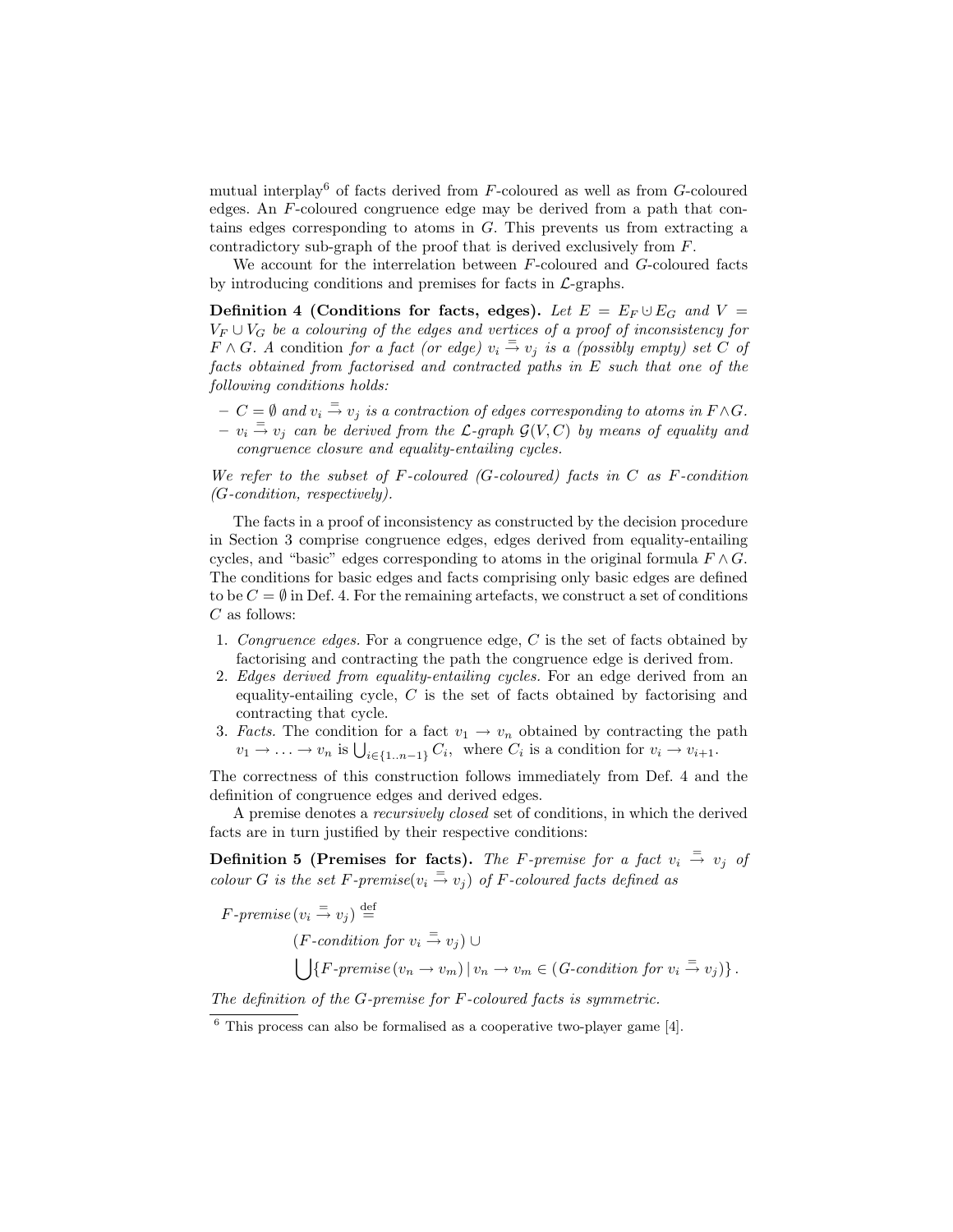Premises can be seen as a form of rely-guarantee reasoning. F-premises take the role of  $\rho$  in McMillan's interpolations [3], and G-premises correspond to justifications in [4].

**Lemma 2.** Let C be the F-condition of a G-coloured fact (or edge)  $v_i \stackrel{=}{\rightarrow} v_j$  in a coloured proof of inconsistency  $\mathcal{G}(E, V)$ , where  $E = E_F \cup E_G$  and  $V = V_F \cup V_G$ . For all  $(v_n \to v_m) \in C$  it holds that  $v_n, v_m \in V_S$ .

It follows immediately that F-premises and G-premises refer only to the shared vertices of a proof of inconsistency (cf. Lemma  $2(iii)$  in [4]).

**Definition 6 (L-graph-based interpolant).** Let  $\mathcal{G}(V, E)$  be a proof of inconsistency for  $F \wedge G$  and let  $E = E_F \cup E_G$  and  $V = V_F \cup V_G$ ,  $V_S = V_F \cap V_G$  be a colouring of its edges and vertices. A  $\mathcal{L}$ -graph-based interpolant is a pair  $\langle \mathcal{I}, \mathcal{J} \rangle$ of sets such that the following mutual conditions hold:

- 1. J is a set of pairs  $\langle P, v_i \rightarrow v_j \rangle$ , and for each  $\langle P, v_i \rightarrow v_j \rangle \in \mathcal{J}$  it holds that (a)  $P \subseteq \mathcal{I}$  is the F-premise for the G-coloured fact  $v_i \rightarrow v_j$ , and
	- (b) for all  $v_n \to v_m \in \mathcal{I}$ , the G-premise for  $v_n \to v_m$  is a subset of

$$
\{v_k \to v_l \mid \langle P, v_k \to v_l \rangle \in \mathcal{J}\}.
$$

2. I is a set of F-coloured facts obtained by contracting edges in  $E_F$ , and the graph

$$
\mathcal{G}\left(V_S, \mathcal{I}\cup\{v_i \to v_j \mid \langle P, v_i \to v_j \rangle \in \mathcal{J}\}\right) \tag{1}
$$

contains a contradictory cycle.

3. For all  $v_n \stackrel{\triangleright}{\rightarrow} v_m$  in  $\mathcal{I} \cup \{v_i \stackrel{\triangleright}{\rightarrow} v_j \mid \langle P, v_i \stackrel{\triangleright}{\rightarrow} v_j \rangle \in \mathcal{J}\}$  it holds that either (a)  $v_n, v_m \in V_S$ , or (b)  $v_n \simeq v_m$  and  $\rhd \in \{\gt, \neq\}.$ 

Fig. 7 shows an algorithm that extracts a pair  $\langle \mathcal{I}, \mathcal{J} \rangle$  from a proof of inconsistency. We argue that  $\langle \mathcal{I}, \mathcal{J} \rangle$  is an  $\mathcal{L}$ -graph-based interpolant:

- 1. Since the factorisation and contraction preserves the structure of the graph, the graph  $\mathcal{G}(V_F \cup V_G, E_F \cup E_G)$  contains a contradictory cycle of facts (possibly degenerate, i.e.,  $v_i \overset{\triangleright}{\rightarrow} v_i, \triangleright \in \{>, \neq\}$ ). Therefore,  $E_C$  exists.
- 2. Observe that the algorithm maintains the following invariants:
	- (a) For each  $\langle P, v_i \to v_j \rangle \in \mathcal{J}, P$  is an F-premise of  $v_i \to v_j$  and a subset of  $W \cup \mathcal{I}$  (established in line 3 and maintained by lines 7, 8, and 13).
	- (b) For each  $v_i \to v_j \in \mathcal{I}$ , the G-premise of  $v_i \to v_j \in \mathcal{I}$  is a subset of  $W \cup \{v_n \to v_m | \langle P, v_n \to v_m \rangle \in \mathcal{J} \}.$  This is established in line 3 and maintained by the statements in lines 10, 11, and 13.
	- (c)  $\mathcal{G}(V_S, \mathcal{W} \cup \mathcal{I} \cup \{v_i \rightarrow v_j | \langle P, v_i \rightarrow v_j \rangle \in \mathcal{J} \})$  contains a contradictory cycle. This invariant is established in line 3.

Upon termination of the algorithm,  $W = \emptyset$  holds. Together with  $W = \emptyset$ , the invariant  $(2a)$  implies condition  $(1a)$  and the invariant  $(2b)$  implies condition (1b) in Def. 6. Furthermore, it follows from the invariant (2c) that condition (2) in Def. 6 is fulfilled.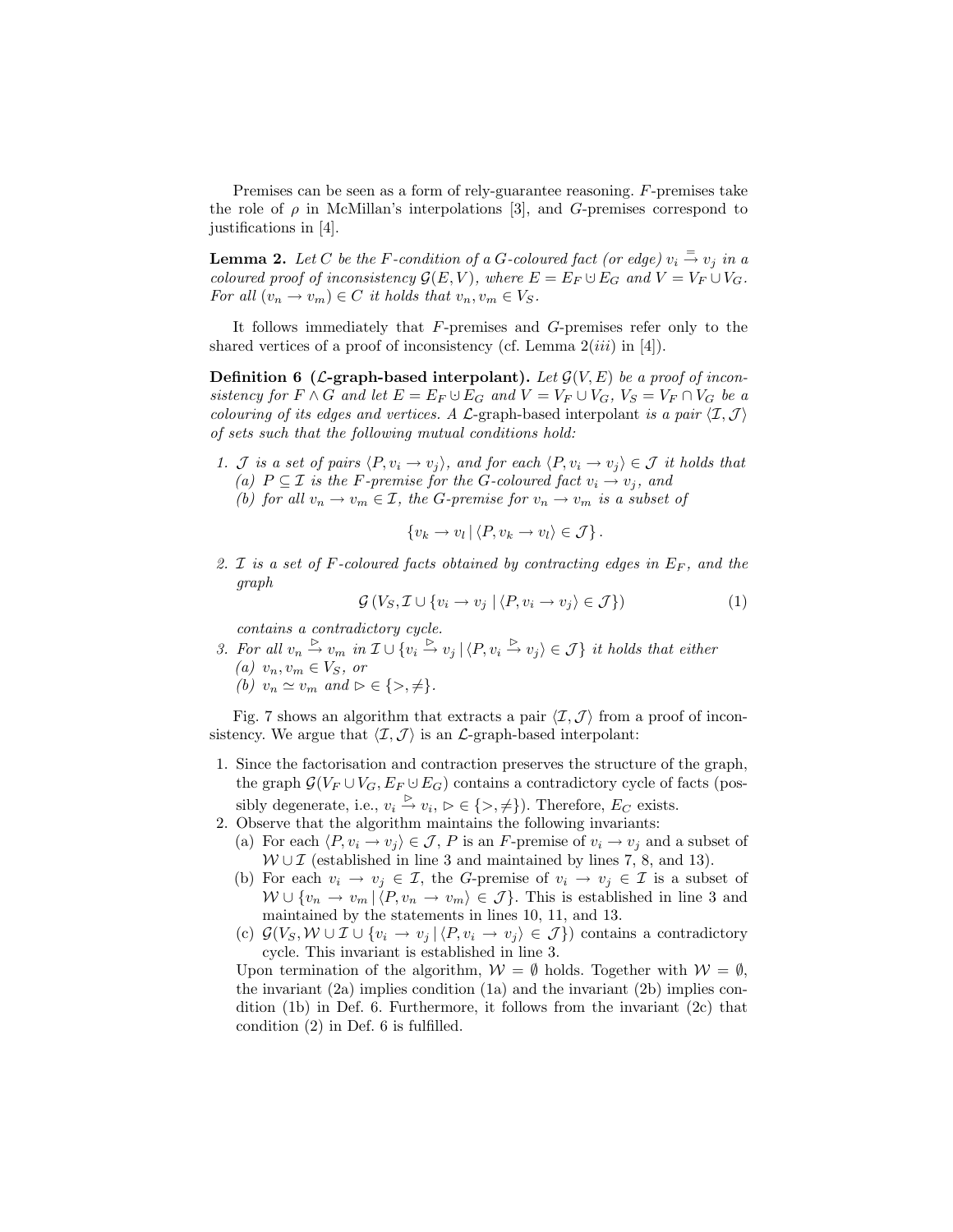1: let  $\mathcal{G}(V_F \cap V_G, E_F \cup E_G)$  be the factorised and contracted proof 2: let  $E_C$  be the facts in the contradictory cycle of  $\mathcal{G}(V_F \cup V_G, E_F \cup E_G)$ 3:  $W := E_C$ ,  $\mathcal{I} := \emptyset$ ,  $\mathcal{J} := \emptyset$ 4: while  $(\mathcal{W} \neq \emptyset)$  do 5: remove  $v_i \rightarrow v_j$  from W 6: if  $v_i \rightarrow v_j$  is *G*-coloured then 7:  $P := F\text{-premise}(v_i \to v_j)$ 8:  $\mathcal{J} := \mathcal{J} \cup \{ \langle P, v_i \rightarrow v_j \rangle \}$ 9: else 10:  $P := G$ -premise  $(v_i \rightarrow v_j)$ 11:  $\mathcal{I} := \mathcal{I} \cup \{v_i \rightarrow v_j\}$ 12: end if 13:  $W := W \cup P$ 14: end while

Fig. 7: Computing an  $\mathcal{L}$ -graph-based interpolant

- 3. Due to the tree-structured derivations in the proof, the algorithm terminates.
- 4. The sets  $\mathcal I$  and  $\mathcal J$  contain only
	- (a) edges  $v_i \rightarrow v_j$  from the factorised and contracted contradictory cycle  $E_C$ of the proof of inconsistency (lines 2 and 3), and
	- (b)  $G$ -premises ( $F$ -premises) for  $F$ -coloured ( $G$ -coloured) facts.

According to Lemma 2, all facts in the premises (4b) are edges with endpoints  $v_i, v_j \in V_S$ . If  $E_C$  contains F-coloured as well as G-coloured facts, then the facts (4a) must be edges connecting vertices in  $V_S$ . Otherwise,  $E_C$  contains a single degenerate edge  $v_i \stackrel{\triangleright}{\rightarrow} v_i$ , where  $v_i$  is not necessarily an element of  $V<sub>S</sub>$ . Therefore, condition 3 in Def. 6 holds.

The interpolant I for an  $\mathcal L$ -formula  $F \wedge G$  may not be expressible in  $\mathcal L$  (see Remark 1). We can, however, translate the  $\mathcal{L}$ -graph-based interpolant into an  $\mathcal{L}$ -formula with disjunctions:

$$
I \stackrel{\text{def}}{=} \bigwedge_{\substack{v_i \stackrel{v_i \supset v_j \in \mathcal{I}}{(a)}}} (t_i \triangleright t_j) \vee \bigvee_{\substack{\langle P, v_n \stackrel{v_i \supset v_m \supset \mathcal{E}}{(v_i \stackrel{v_i \supset v_j \supset \mathcal{E}}{b'})}} \left(\bigwedge_{\substack{(v_i \stackrel{v_i \supset v_j \supset \mathcal{E}}{(b')}}} (t_i \triangleright p \ t_j) \right) \wedge \neg (t_n \triangleright t_m) \tag{2}
$$

We simplify all terms of the form  $t_i \triangleright t_i$  to **false** if  $\triangleright \in \{>, \neq\}$  and to **true** if  $\triangleright \in \{\geq, =\}.$ 

Example 2. Consider the proof of inconsistency shown in in Fig. 8a. Contracting the inconsistent cycle yields  $f(g(y)) \neq v$  (G-coloured) and  $f(g(y)) = v$  (Fcoloured) under the condition that  $u = g(z)$  (*F*-coloured), and  $g(z) = g(y)$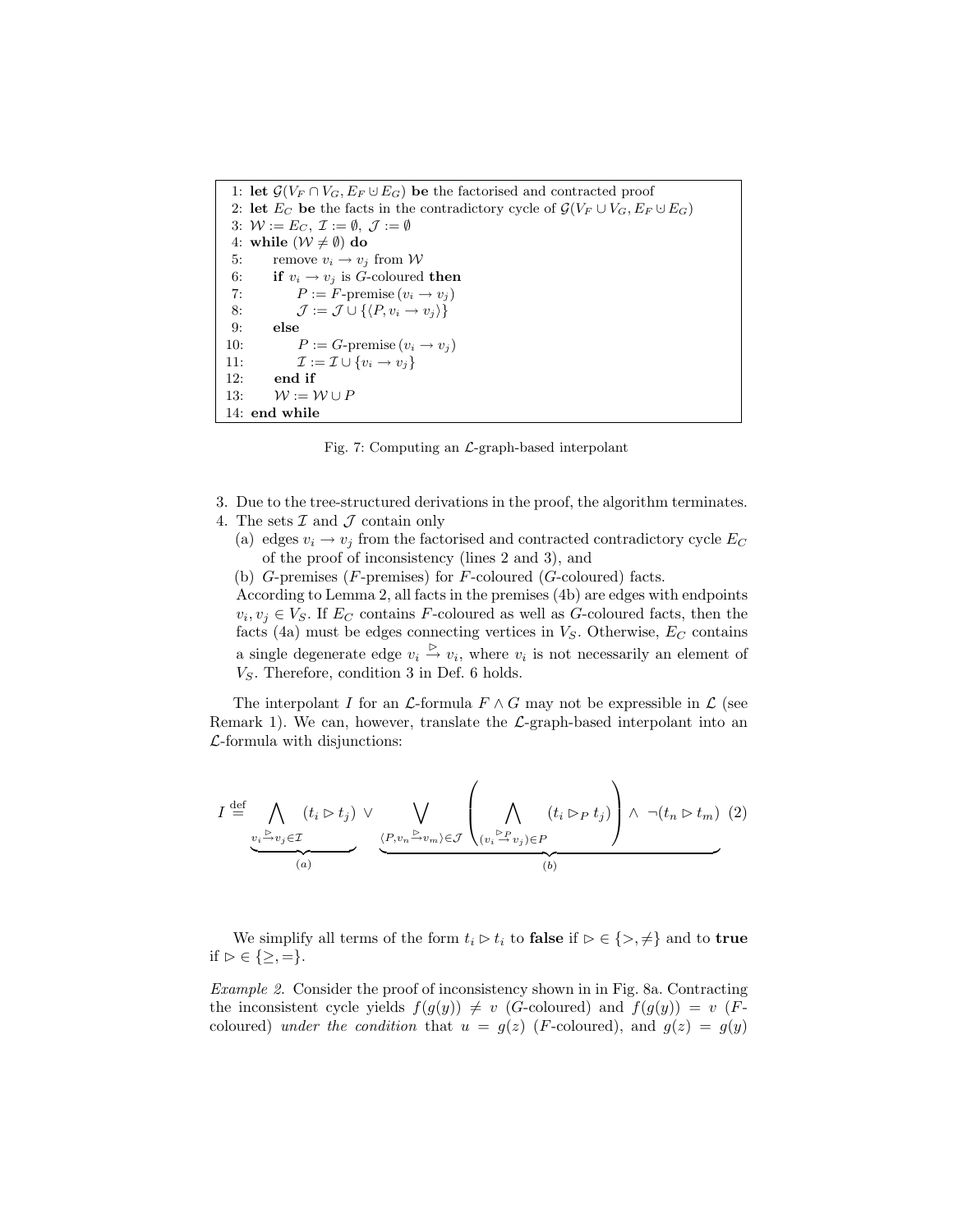

Fig. 8: An example of an interpolant for an inconsistency proof

(G-coloured) hold. The condition for  $g(z) = g(y)$ , in turn, is that  $z = w$  and  $w = y$  holds, where the latter fact is F-coloured. The resulting interpolant is shown in Fig. 8b.  $\triangleleft$ 

Finally, we claim that I as defined in (2) is indeed an interpolant for  $F \wedge G$ .

**Theorem 1.** Given an L-graph-based interpolant  $\langle I,\mathcal{J}\rangle$  for an L-formula  $F\wedge G$ , the formula (2) is an interpolant for  $F \wedge G$ .

Let us provide an intuitive explanation of Formula (2) before we proceed to the proof of Theorem 1. The formula is split into two sub-formulæ  $(a)$  and  $(b)$ : Condition (1b) in Def. 6 guarantees that  $(2a)$  holds if

$$
\bigwedge_{P,v_n \xrightarrow{\rhd} v_m \rhd \in \mathcal{J}} (t_n \rhd t_m) \tag{3}
$$

and F (i.e., the F-coloured atoms in  $F \wedge G$ ) hold.

 $\langle$ 

Formula (2b) takes the rôle of the interface in rely-guarantee reasoning and challenges  $G$  to contradict one of the atoms in Formula  $(3)$ . The F-premises of these G-coloured atoms are a subset of  $\mathcal{I}$ , and therefore implied by  $(2a)$  due to condition (1a) in Def. 6. The G-premises of the facts in  $\mathcal I$  are in turn implied by Formula (3). The tree-structured derivations of congruence edges and derived edges (generated by algorithm in Fig. 7) prevent circular reasoning. The resulting tree-structure of these premises is illustrated in Fig. 9: The G-coloured facts  $e_1, \ldots, e_5$  derived from the F-premises at the leaves in turn form the G-premise at an inner node of the tree, and so on. We show that this structure prevents  $G$ from contradicting Formula (3).

We are now in a position to show the correctness of Theorem 1. Proof: We review the conditions of Def. 1 in Section 2:

1.  $F \models I$ . Consider that the G-premises (3) for the F-facts in (2a) hold. W.l.o.g., pick an edge  $v_i \stackrel{\triangleright}{\rightarrow} v_j$  from *T*. Since (3) holds, the *G*-premise for  $v_i \overset{\triangleright}{\rightarrow} v_j$  holds. We show that the *F*-condition (Def. 4) for  $v_i \overset{\triangleright}{\rightarrow} v_j$  is implied by  $F$  and (3) by means of induction.

- Base case. The height of the tree-shaped derivation of  $v_i \stackrel{\triangleright}{\rightarrow} v_j$  is one; Thus, the F-condition of  $v_i \overset{\triangleright}{\rightarrow} v_j$  is a subset of the atoms in F.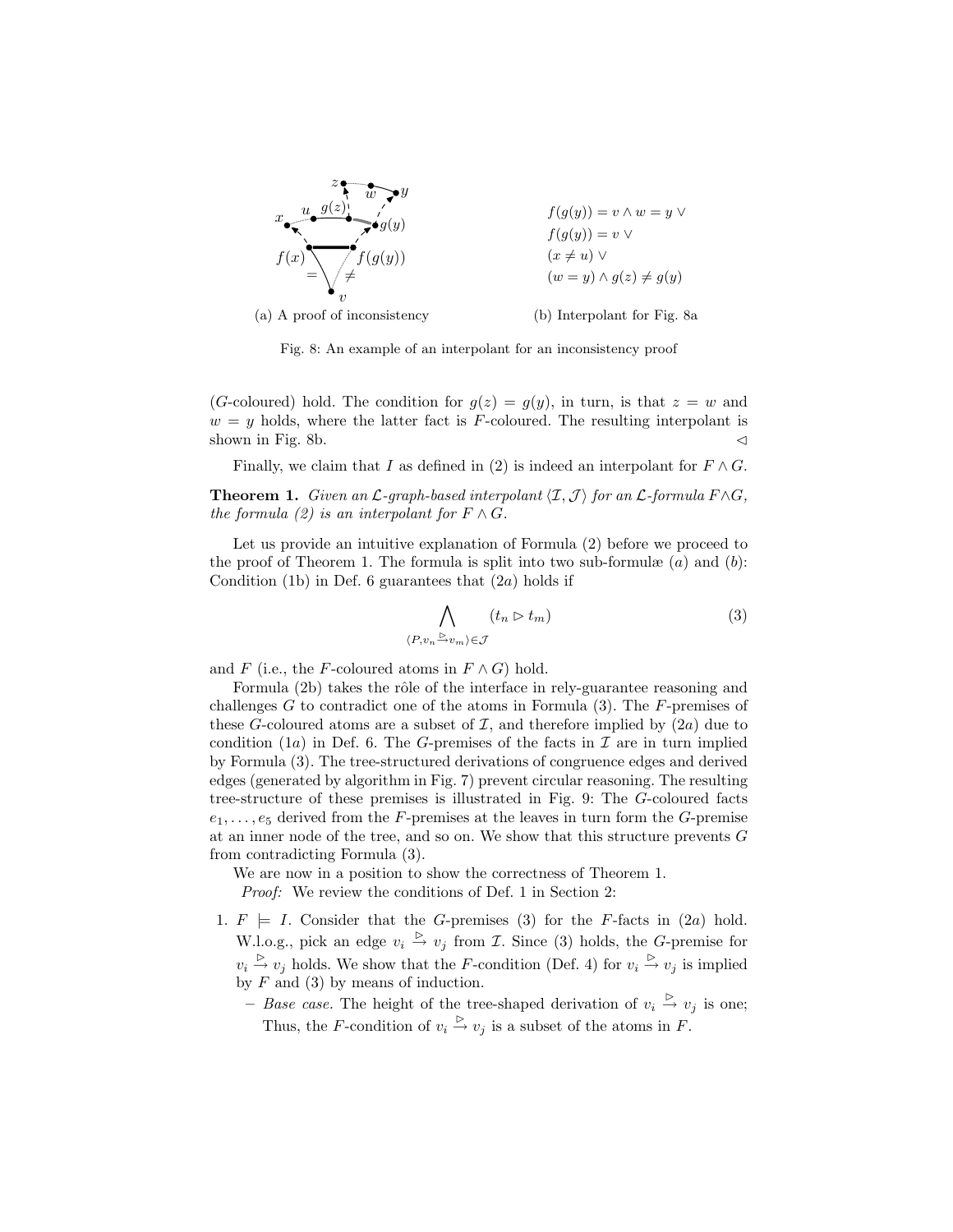

Fig. 9: Tree-structure of the premises in an interpolant

- Hypothesis. The F-condition of  $v_i \overset{\triangleright}{\rightarrow} v_j$  is implied by F and (3) if the height of the tree-shaped derivation is  $n - 1$  or less.
- Induction step. The height of the derivation of  $v_i \stackrel{\triangleright}{\rightarrow} v_j$  is n. W.l.o.g., pick a fact  $v_n \to v_m$  from the F-condition of  $v_i \stackrel{\triangleright}{\to} v_j$ . The height of the tree-shaped derivation of this fact is  $n - 1$  or less. The G-condition for  $v_n \to v_m$  holds because of Def. 5, condition (1b) in Def. 6, and the assumption that (3) holds. The F-condition of  $v_n \to v_m$  holds by our induction hypothesis, and therefore  $v_n \to v_m$  and the F-condition of  $v_i \overset{\triangleright}{\rightarrow} v_j$  must hold.

Therefore, F and (3) imply (2a). Otherwise, at least one atom  $t_i \triangleright t_j$  in (3) is false. W.l.o.g., we can choose a fact  $v_i \stackrel{\triangleright}{\rightarrow} v_j$  (e.g.,  $e_6$  in Fig. 9) such that the following conditions hold:

- $v_i \overset{\triangleright}{\rightarrow} v_j$  corresponds to an atom  $t_i \triangleright t_j$  in (3) which is false.
- The G-premises of the F-premise of  $v_i \stackrel{\triangleright}{\rightarrow} v_j$  comprise only of facts corresponding to atoms in (3) that are true.

Then, using the same induction argument as above, we can show that the F-premise P for the G-coloured fact  $v_i \stackrel{\triangleright}{\to} v_j$  holds. Therefore, the conjunct corresponding to  $\langle P, v_i \stackrel{\triangleright}{\rightarrow} v_j \rangle$  is true.

2.  $G \wedge I \models \bot$ . Assume that the formulæ  $(2a)$  and  $(3)$  hold, i.e., G does not contradict (3). Since  $(2a)$  corresponds to  $\mathcal I$  and (3) to

$$
\{v_i \to v_j \mid \langle C, v_i \to v_j \rangle \in \mathcal{J}\},\
$$

 $G \wedge I$  must be contradictory (condition 2 in Def. 6).

Otherwise, in order for  $G$  to contradict  $(3)$ , at least one of the atoms in  ${t_n \triangleright t_m | \langle P, v_n \stackrel{\triangleright}{\to} v_m \rangle \in \mathcal{J}}$  must be false. Using induction, we show that the condition of  $v_n \stackrel{\triangleright}{\rightarrow} v_m$  holds, contradicting the assumption that  $\neg (t_n \triangleright t_m)$ holds. Thanks to condition (1b) in Def. 6, the F-premise of  $v_n \overset{\triangleright}{\rightarrow} v_m$  is a subset of  $\mathcal I$ . It remains to show that the G-condition of  $v_n \overset{\triangleright}{\to} v_m$  holds.

- Base case. The height of the tree-shaped derivation of  $v_i \overset{\sim}{\rightarrow} v_j$  is one; Thus the G-condition of  $v_i \overset{\triangleright}{\rightarrow} v_j$  is a subset of the atoms in G.
- *Hypothesis*. The G-condition of  $v_i \stackrel{\triangleright}{\rightarrow} v_j$  is implied by G and Formula (2a) if the height of the tree-shaped derivation is  $n - 1$  or less.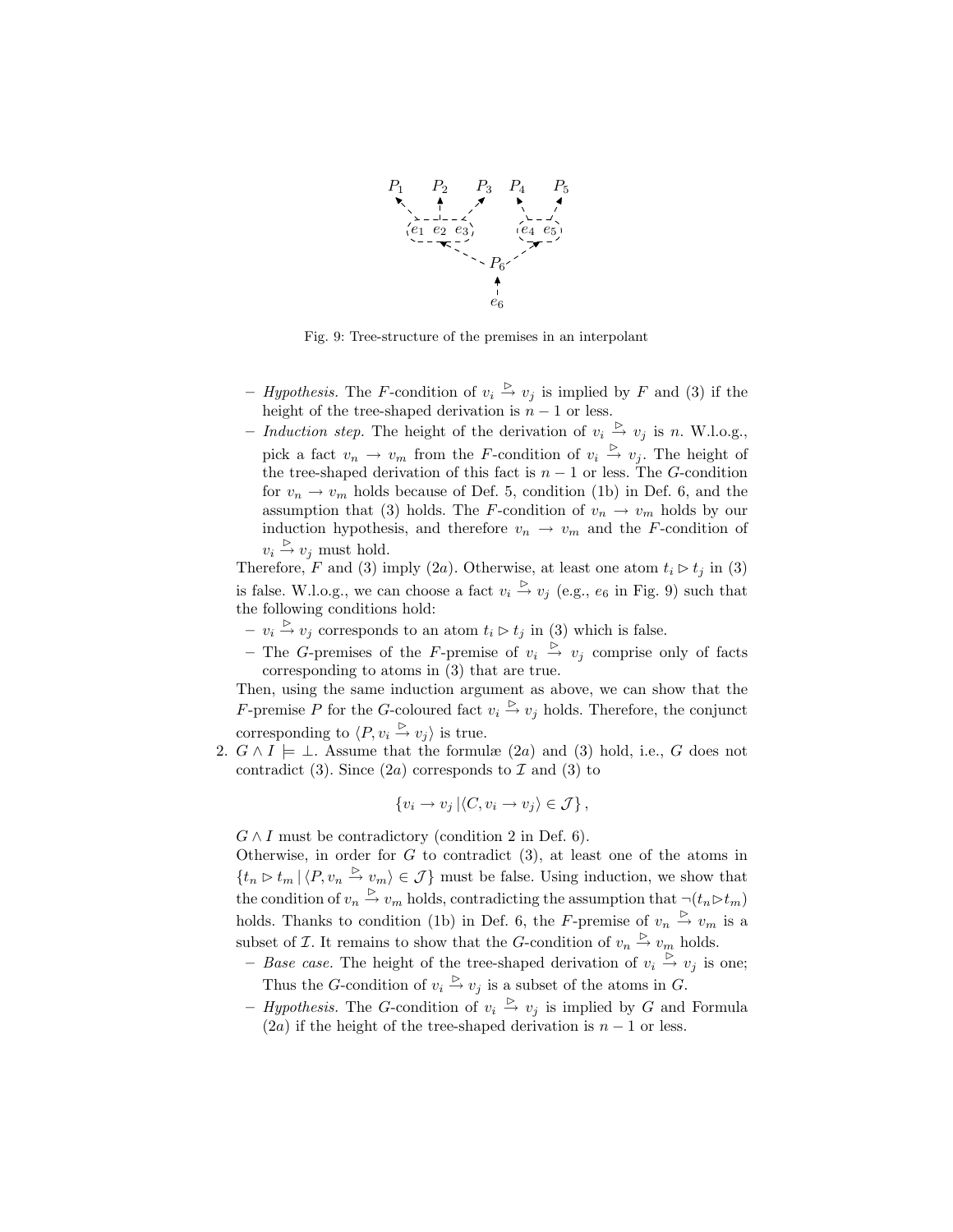- Induction step. The height of the derivation of  $v_i \stackrel{\triangleright}{\rightarrow} v_j$  is n. W.l.o.g., pick a fact  $v_n \to v_m$  from the G-condition of  $v_i \stackrel{\triangleright}{\to} v_j$ . The height of the tree-shaped derivation of this fact is  $n - 1$  or less. The F-condition for  $v_n \to v_m$  holds because of Def. 5, condition (1a) in Def. 6, and the assumption that Formula (2a) holds. The G-condition of  $v_n \to v_m$  holds by our induction hypothesis, and therefore  $v_n \to v_m$  and the G-condition of  $v_i \overset{\triangleright}{\rightarrow} v_j$  must hold.
- 3. Condition 3 in Def. 6 and the fact that we simplify terms  $t_i \triangleright t_i$  to true or false guarantee that I refers only to shared variables and function symbols.

The next section discusses applications of our interpolating decision procedure and provides an evaluation of its adequacy for verifying systems software.

## 5 Application and Evaluation

The two most prominent interpolation-based software model checking techniques are predicate abstraction [11] and interpolation-based abstraction [6]. Both techniques construct an abstract reachability tree by unwinding the (abstract) transition relation. The nodes in this tree are labelled with interpolants derived from infeasible counterexamples (i.e., unsatisfiable conjunctions of relations), thus over-approximating the set of safely reachable program states. The verification process terminates if a fixed-point of this set is reached.

The transition function of programs is typically represented using first order logic formulæ. The primitive data-types of a vast majority of programming languages have bounded domains. In order to be able to apply interpolationbased techniques in a sound manner, the decision procedure must not conclude that a formula is unsatisfiable if it is satisfiable in its bit-vector interpretation. This is not guaranteed if we use linear arithmetic over  $\mathbb R$  or  $\mathbb Z$ : The operator + in infinite interpretations is addition on an infinite set, while it corresponds to addition mod m (for some m) in the case of bit-vectors. Consider the formula  $a > b + 2 \wedge a \leq b$  over the 2-bit variables a and b. This formula has the satisfying assignment  $\{a \mapsto 2, b \mapsto 2\}$  in its bit-vector interpretation, while it is unsatisfiable in the theory of linear arithmetic over the reals or the integers.

While the ability of our algorithm to handle arithmetic operations is very limited (our rewriting rules can simplify terms involving addition in only certain special cases), it does not falsely conclude unsatisfiablity for the bit-vector interpretation. However, we may fail to prove unsatisfiability in certain cases (for instance, a chain of  $2^n$  disequalities over  $2^n + 1$  distinct *n*-bit variables). The reason underlying this problem is that the Nelson-Oppen method requires theories to be stably infinite, which is not the case for the theory of bit-vectors. This may lead to spurious counterexamples, which can be caught by falling back to a bit-level accurate decision procedure (such as bit-flattening [12]).

Finally, we have to ask whether our logic is *sufficient* to represent the transition relation of realistic programs. Whether the relations and interpreted functions provided by  $\mathcal L$  are sufficient depends largely on the application domain.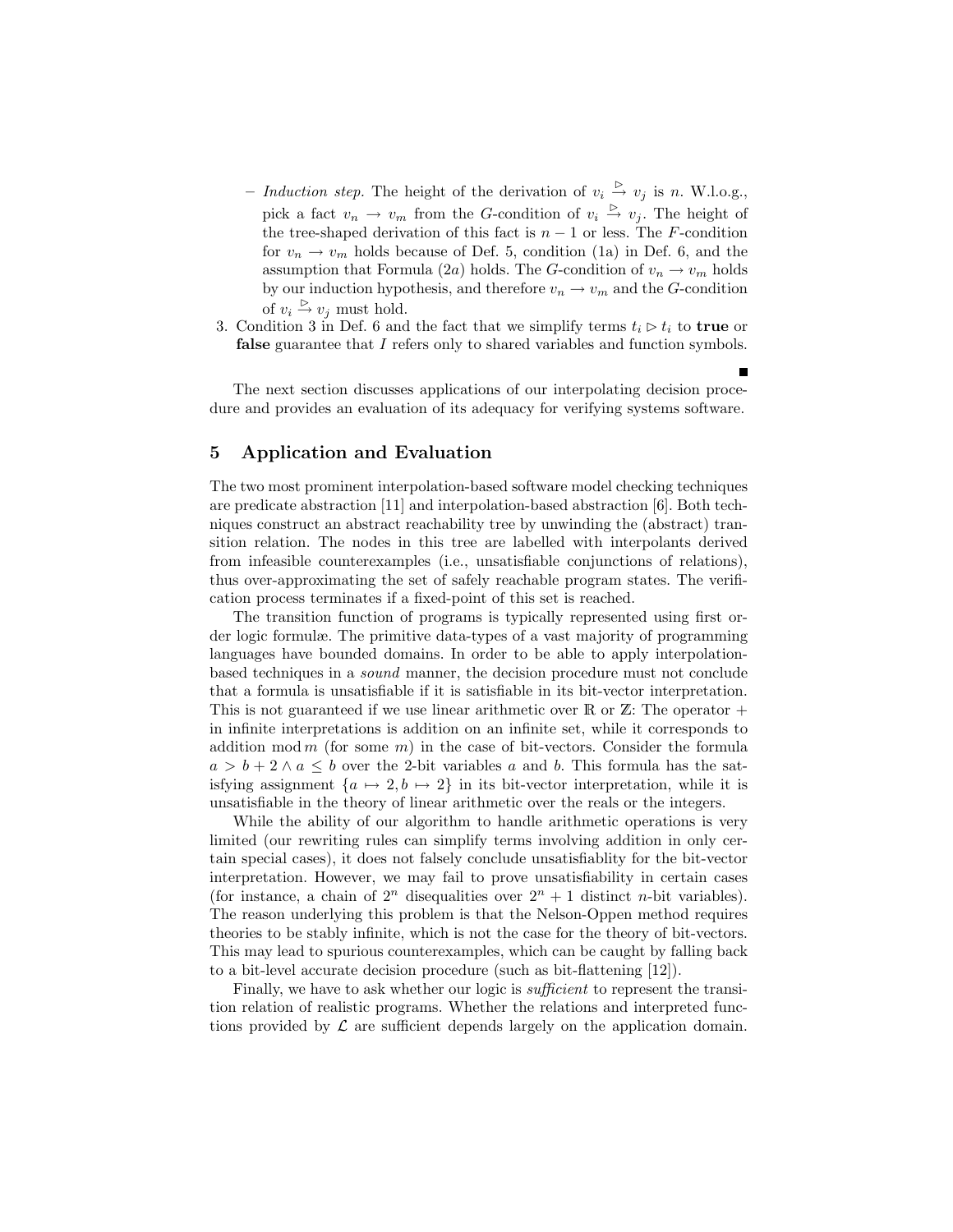A common benchmark for software model checking tools is the set of Windows device drivers used in [6]. In order to evaluate the usefulness of our logic  $\mathcal{L}$ , we have integrated the decision procedure into our prototypical interpolation-based model checker Wolverine. Wolverine is an implementation of the algorithm presented in [6]. It generates conjunctive formulæ by unwinding the program and labelling the edges in the reachability graph with transition relations. In this setting, formulæ corresponding to infeasible paths are unsatisfiable. We ran WOLVERINE on the kbfiltr.i, floppy.i, and mouclass.i drivers presented in [13, 6]. Our decision procedure was able to provide interpolants for all unsatisfiable formulæ encountered during the verification process.<sup>7</sup> We attribute this to the fact that device drivers make little use of arithmetic. The loops typically iterate over initialised induction variables, which can be handled by constant propagation (resulting in ground terms that can be rewritten).

#### 6 Related Work

The related work in the area of decision procedures is vast. We focus on recent interpolating decision procedures. The first implementation of an interpolating decision procedure widely used in verification is McMillan's FOCI [3]. This tool supports linear arithmetic over R and equality with uninterpreted functions (EUF), and introduces the semantic discrepancy discussed in Section 5 when used for program verification. Based on the ideas in [3], Fuchs presents a graph-based approach for EUF [4]. The interpolants in CNF generated by this technique are reported to be (syntactically) smaller than the results of FOCI. In comparison, we support a strict super-set of EUF and generate interpolants in DNF. Fuchs' work has recently been extended to combined theories [5], and our algorithm can be seen as an instance of that framework. An interpolating decision procedure for the theory of unit-to-variable-per-inequality  $(UTV\mathcal{PI}\mathcal{F}),$ a logic with atoms of the form  $(0 \le ax_1 + bx_2 + k)$  over Z, is presented in [14]. Jain et al. present an interpolating decision procedure for linear modular equations [15], but does not support uninterpreted functions. We plan to integrate this algorithm into our implementation.

Our algorithm can also be implemented in a Nelson-Oppen or SMT framework, and interpolants can be generated using the mechanisms presented in [10] or [5, 16]. It can also be integrated in a proof-lifting decision procedure, which constructs word-level proofs from propositional resolution proofs [12].

## 7 Conclusion and Future Work

We present a decision procedure for a first-order logic fragment with the relations  $=$ ,  $\neq$ ,  $>$ , and  $>$  and argue that this logic is an efficiently decidable subset of first order logic. Furthermore, the logic is sound with respect to reasoning

 $7$  We do not present results on the run-time, as the performance of WOLVERINE is not yet competitive due to a lack of optimisation of the model checking algorithm.